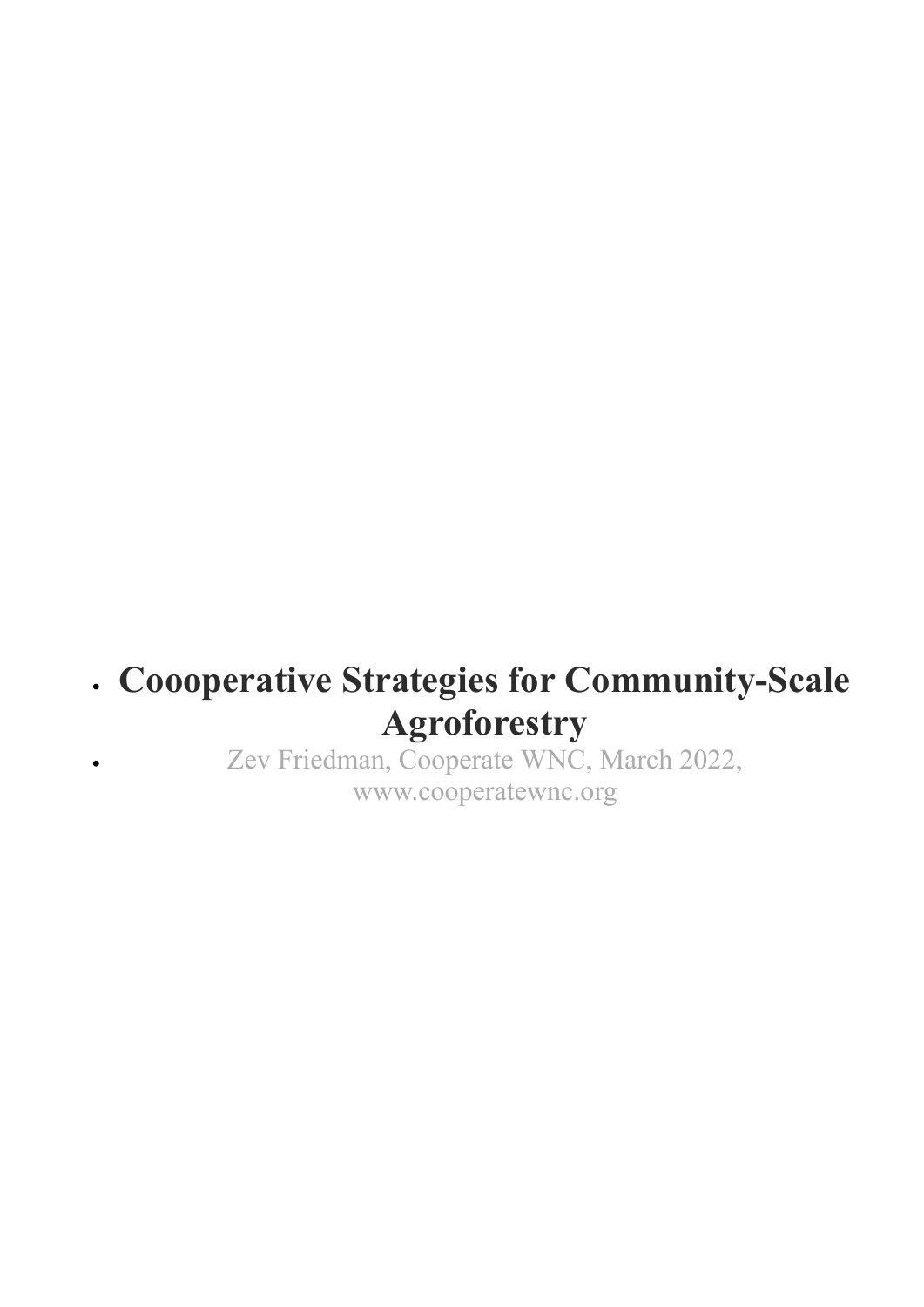**Village of Yukuyoko Tilantongo in Mixteca, Oaxaca, Mexico- re-planting 750,000 trees/year**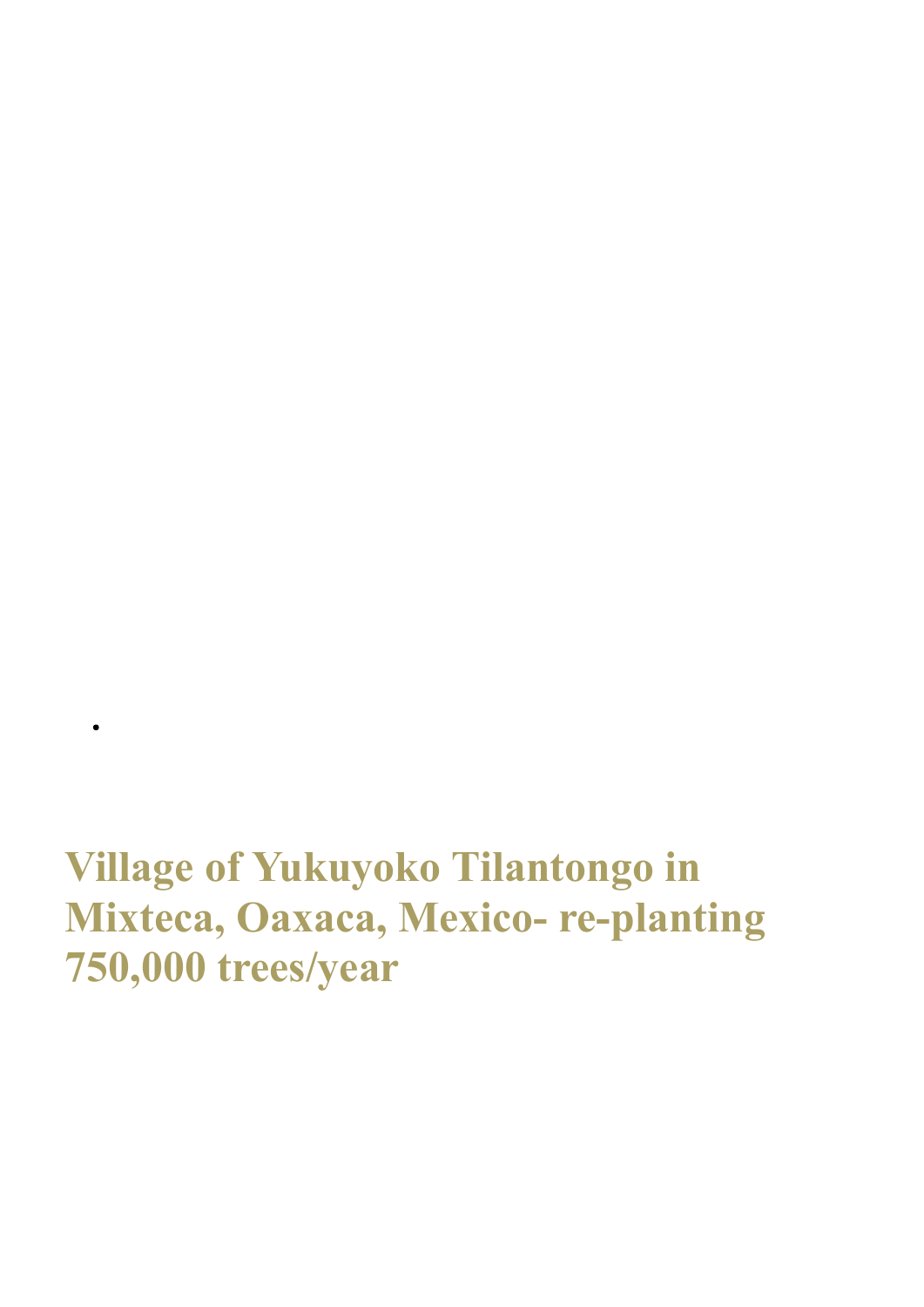### **Yucuyoco, Mixteca, Oaxaca**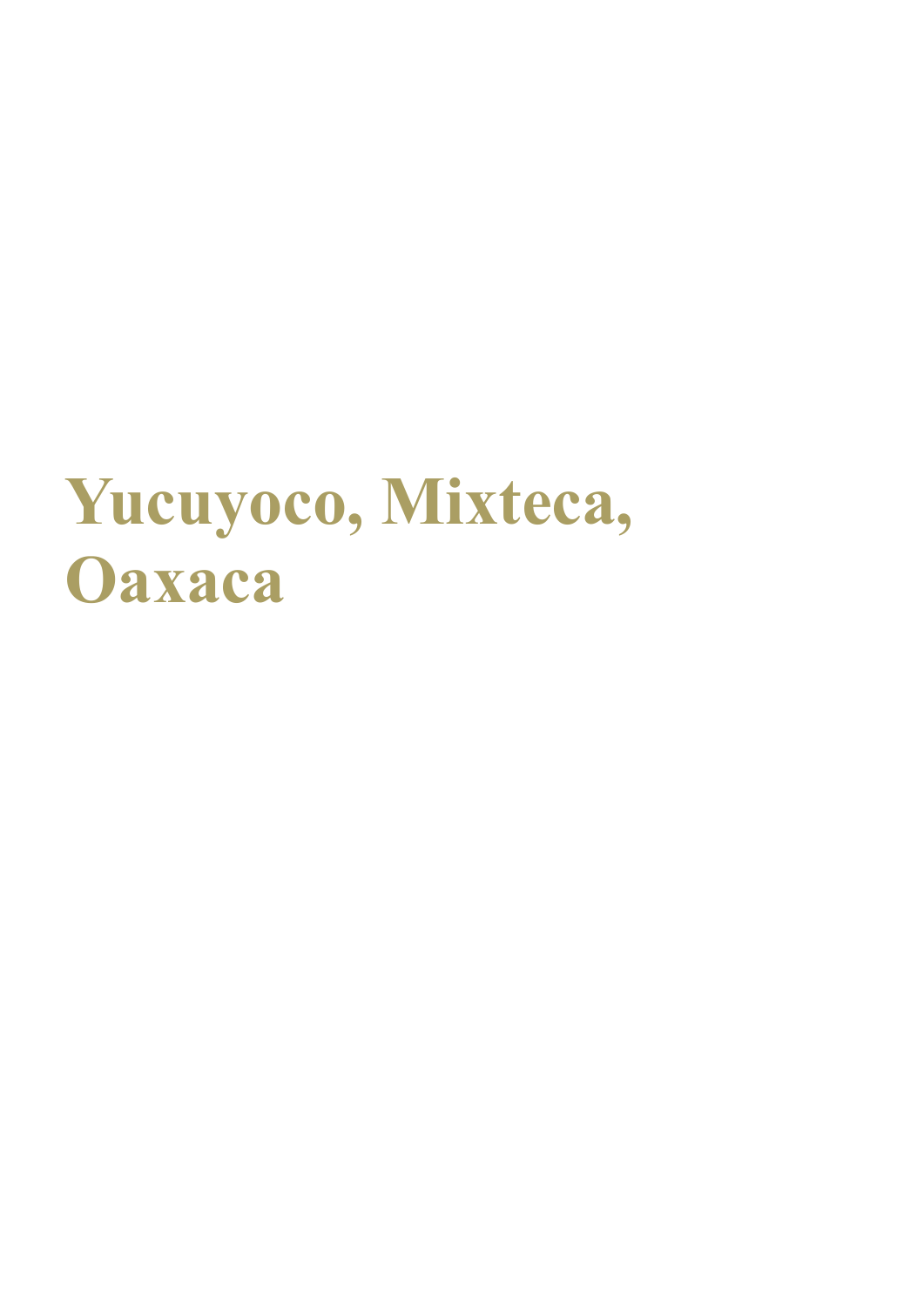## **Milpa in winter wheat covercrop**

**Image credit: Dr. Anabel Ford**

 $\bullet$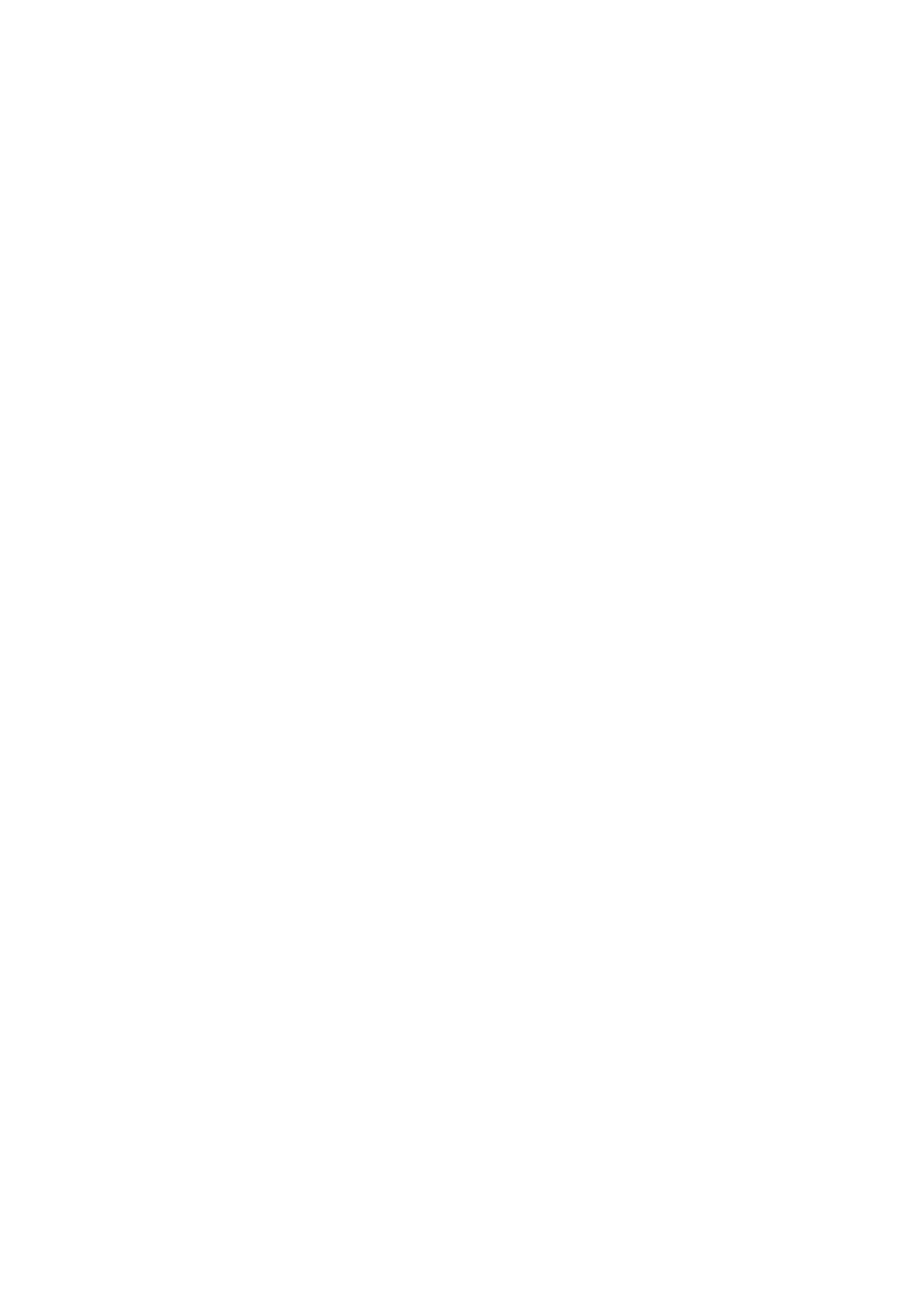#### **"Cajete" maize as biocultural keystone**

- 
- 
- 
- - -
	- -
	-
	-
- $\ddot{\bullet}$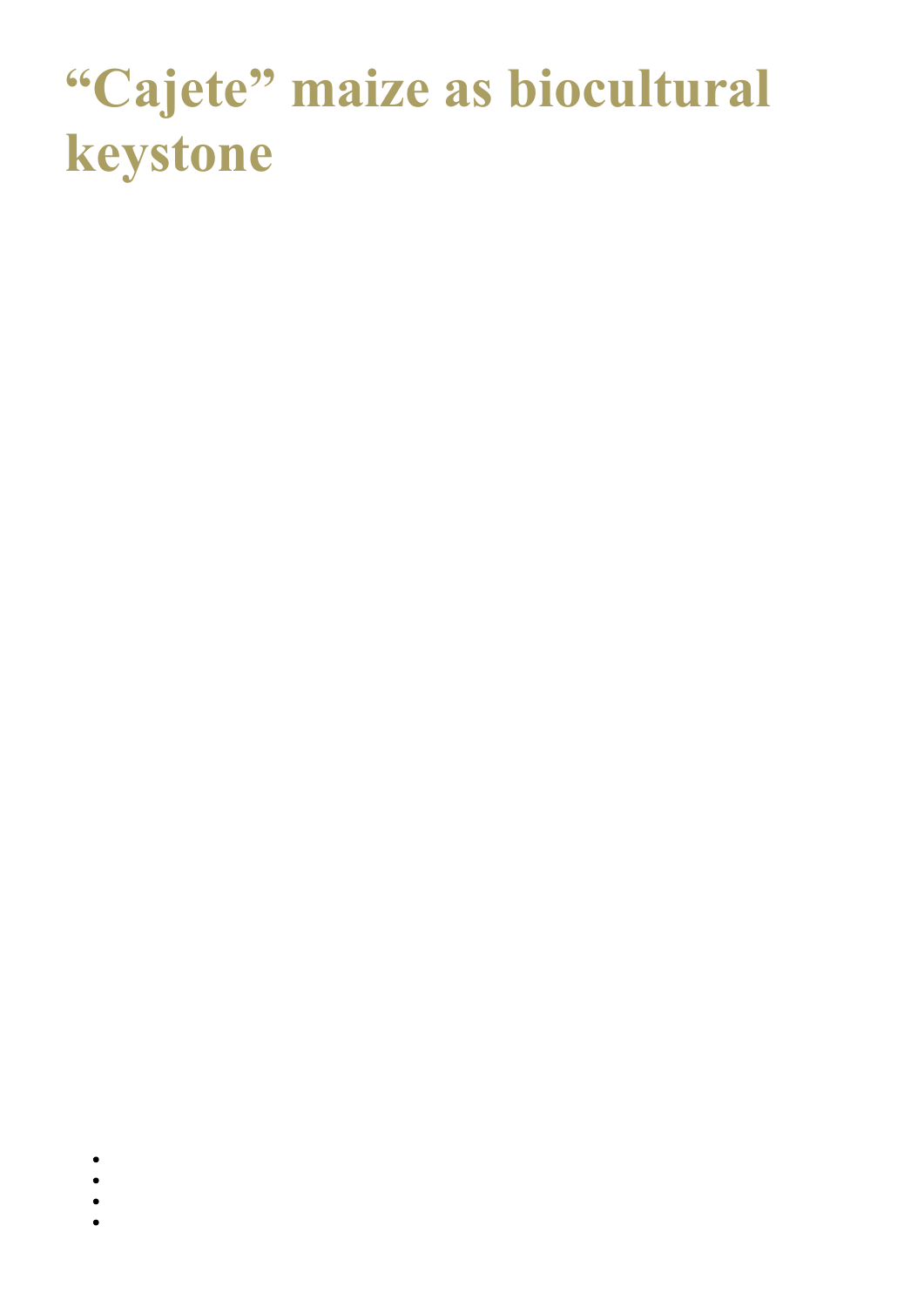**Center for Integral Campesino Development of the Mixteca (CEDICAM)**

**Themes and Principles of Climate Resilient Agroforestry**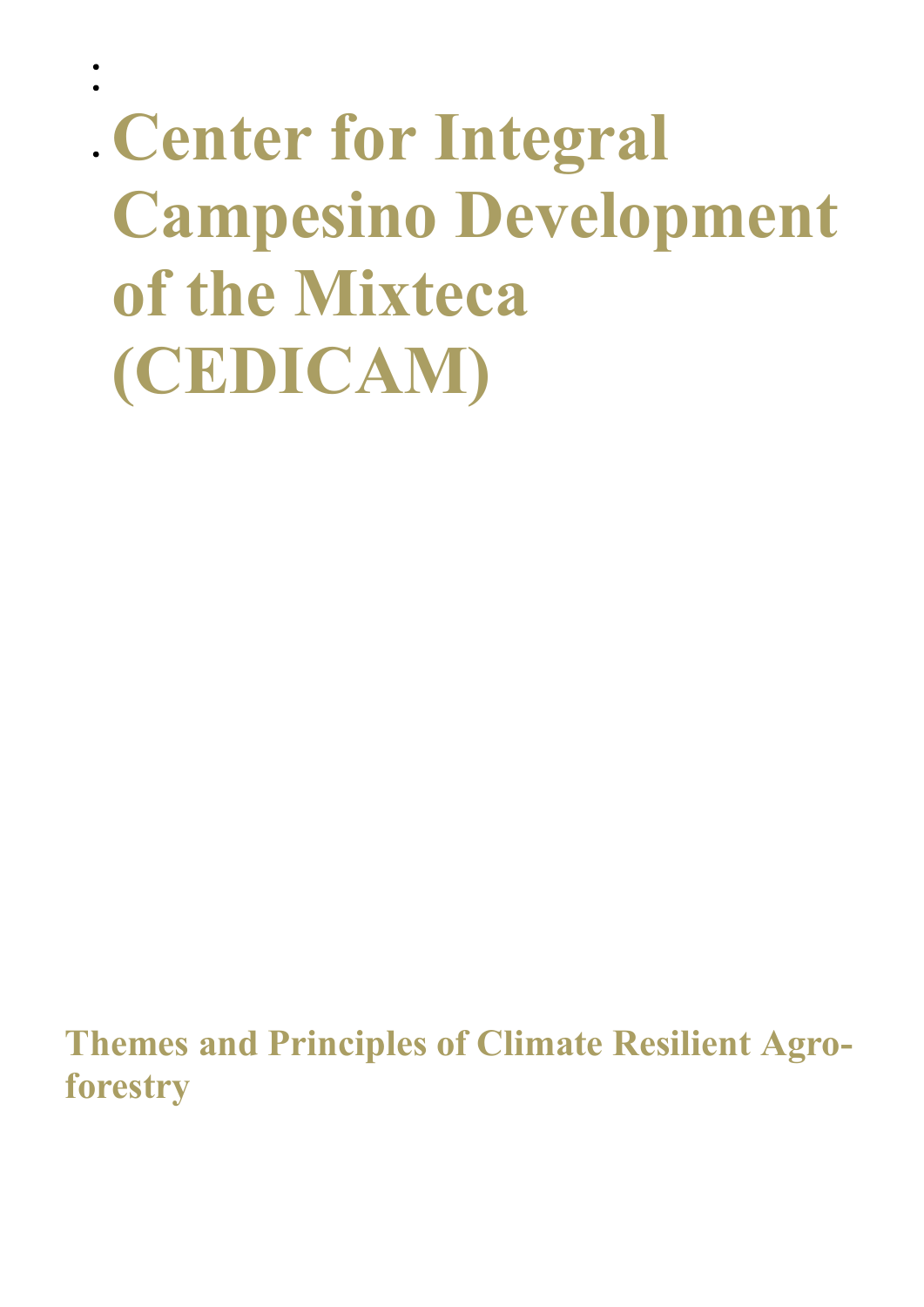1) Working with ecological successionmosaic ecologies are most diverse, productive and flexible

- 2) Biocultural adaptation- "cultural keystone species"
- 3) Design at watershed scale for flexibility and responsiveness rather than top-down mega-schemes
- 4) Soil creation and stabilizationcarbon in soil both mitigates climate change and creates resilience to effects of climate change
- 5) Maximum diversity [at all scales, in all dimensions] = resilience
- 6) Make good use of existing quantitative data on carbon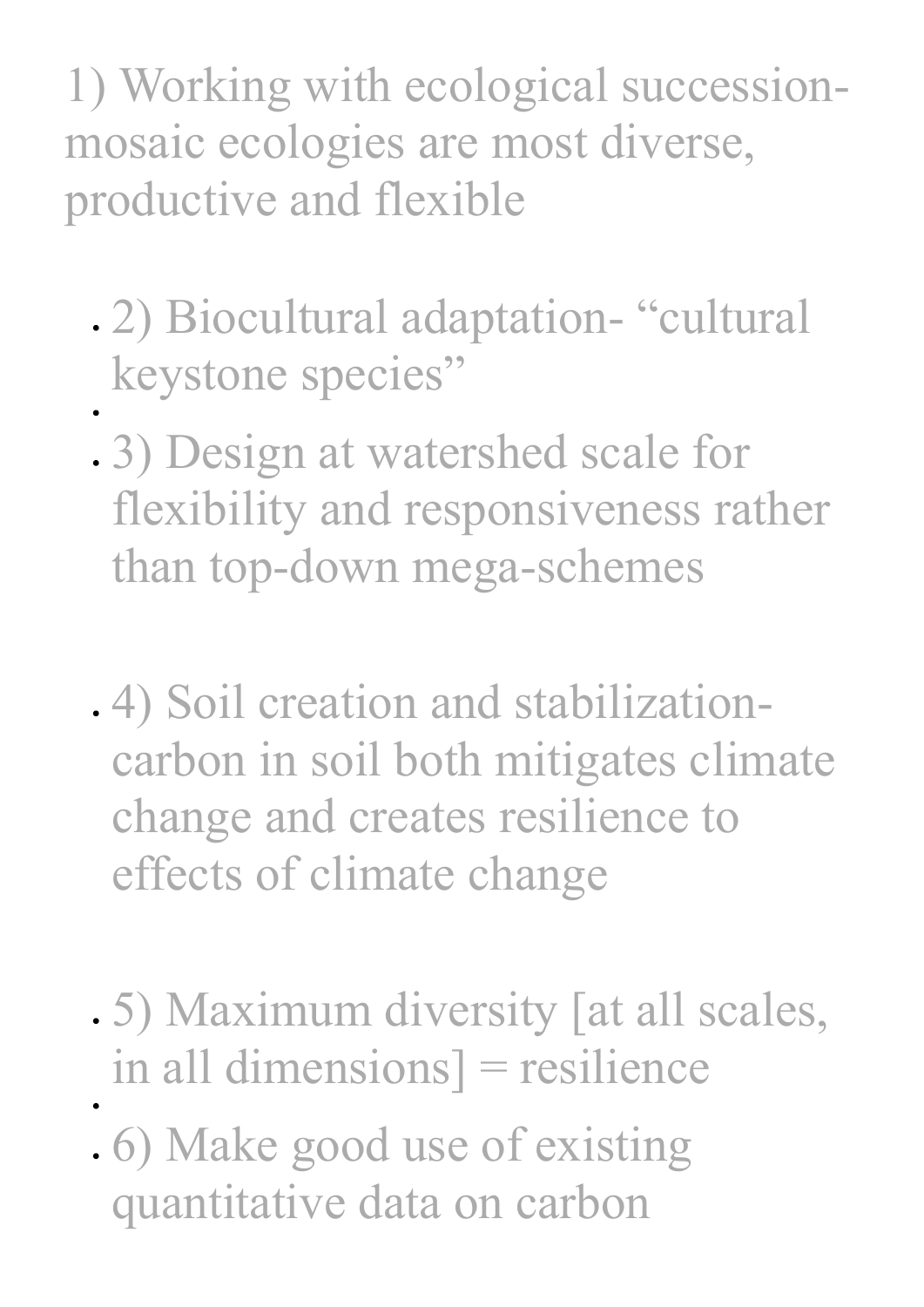sequestration and productive potential of systems

7) Choose regionally tailored systems and species, and also test outliers for future use

**Mutual aid and cooperation as ancient agricultural and survival pattern- Read Kropotkin "Mutual Aid: A Factor in Evolution"**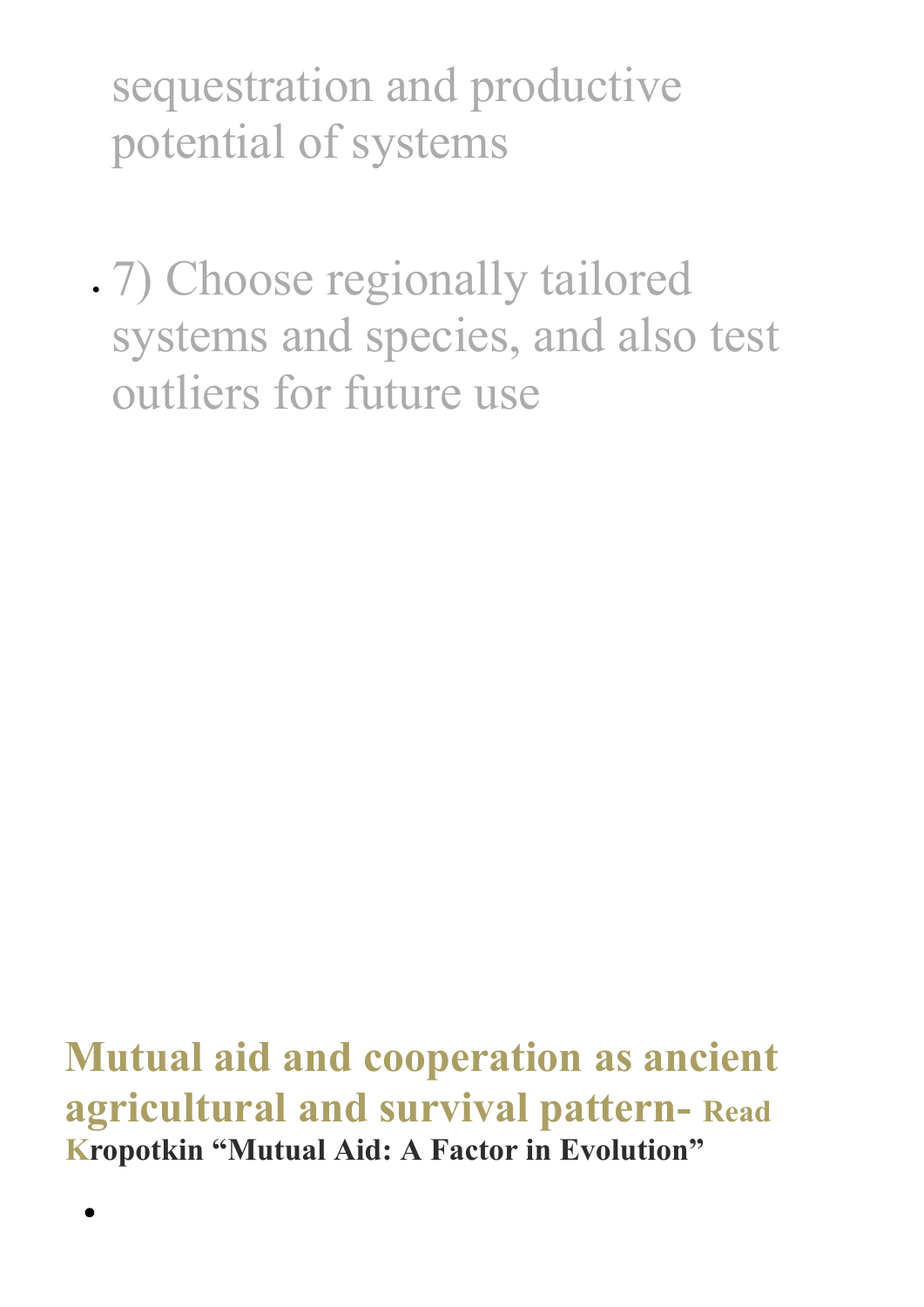- \* African-American survival and organizing during Jim Crow
	- \* Mutualistas and Arab-American immigrant groups
	- \* Via Campesina
	- \* The Grange
	- \* Mondragon
	- \* Russian Villagers up through World War 1
	- \* Italian land co-operatives and resistance to Mussolini
	- \* Jewish resistance in Warsaw Ghetto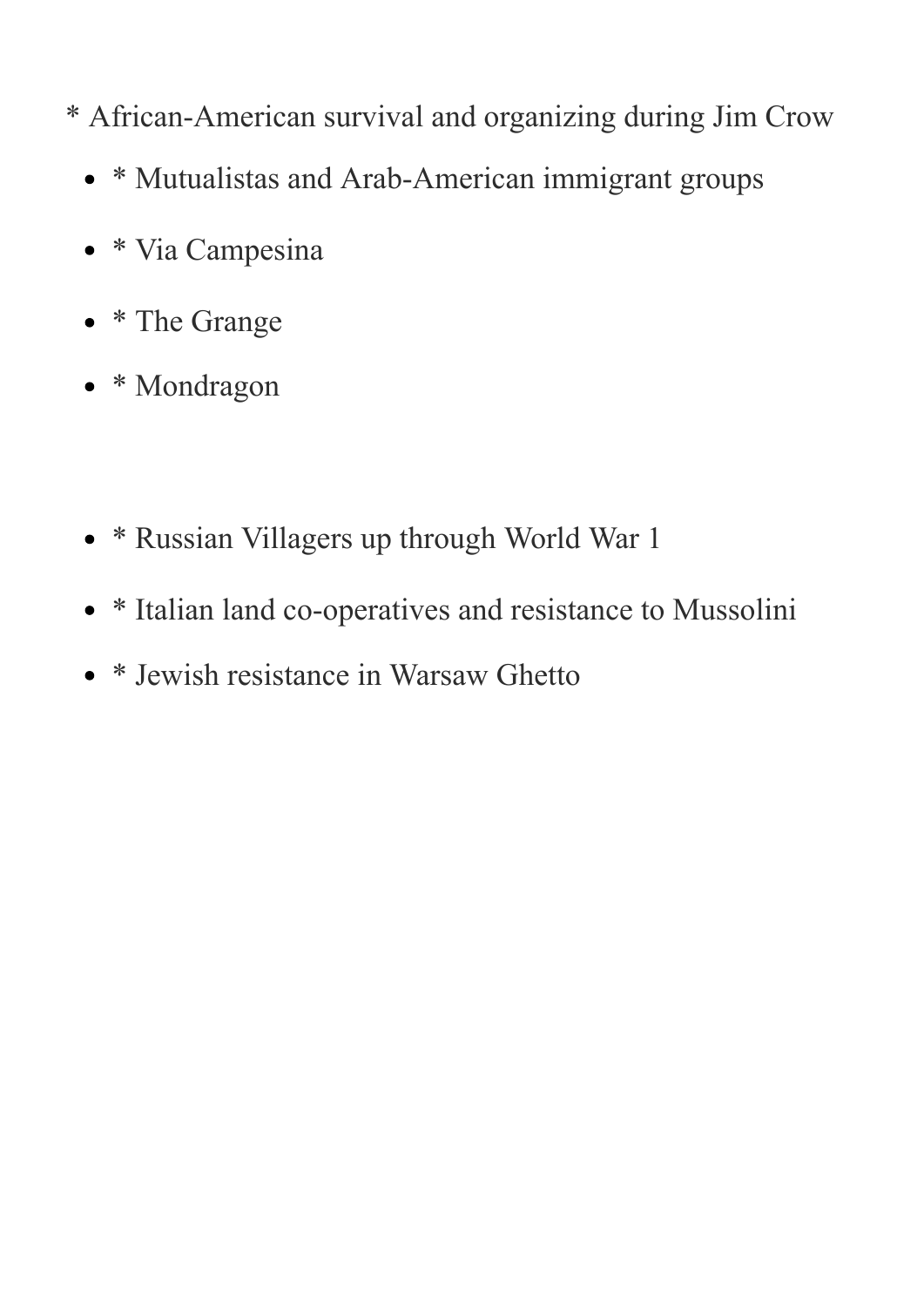## **Agro-forestry provides many functions at once**

- **Foods and medicines from animals, plants and fungi**
- **Essential building and craft materials**
- **Charcoal and firewood**
- **Animal fodder and mineral rich mulch for annuals**
- **Habitat restoration for pest predators**
- **Carbon sequestration**
- **Recreation/agri-tourism**
- **Green burial**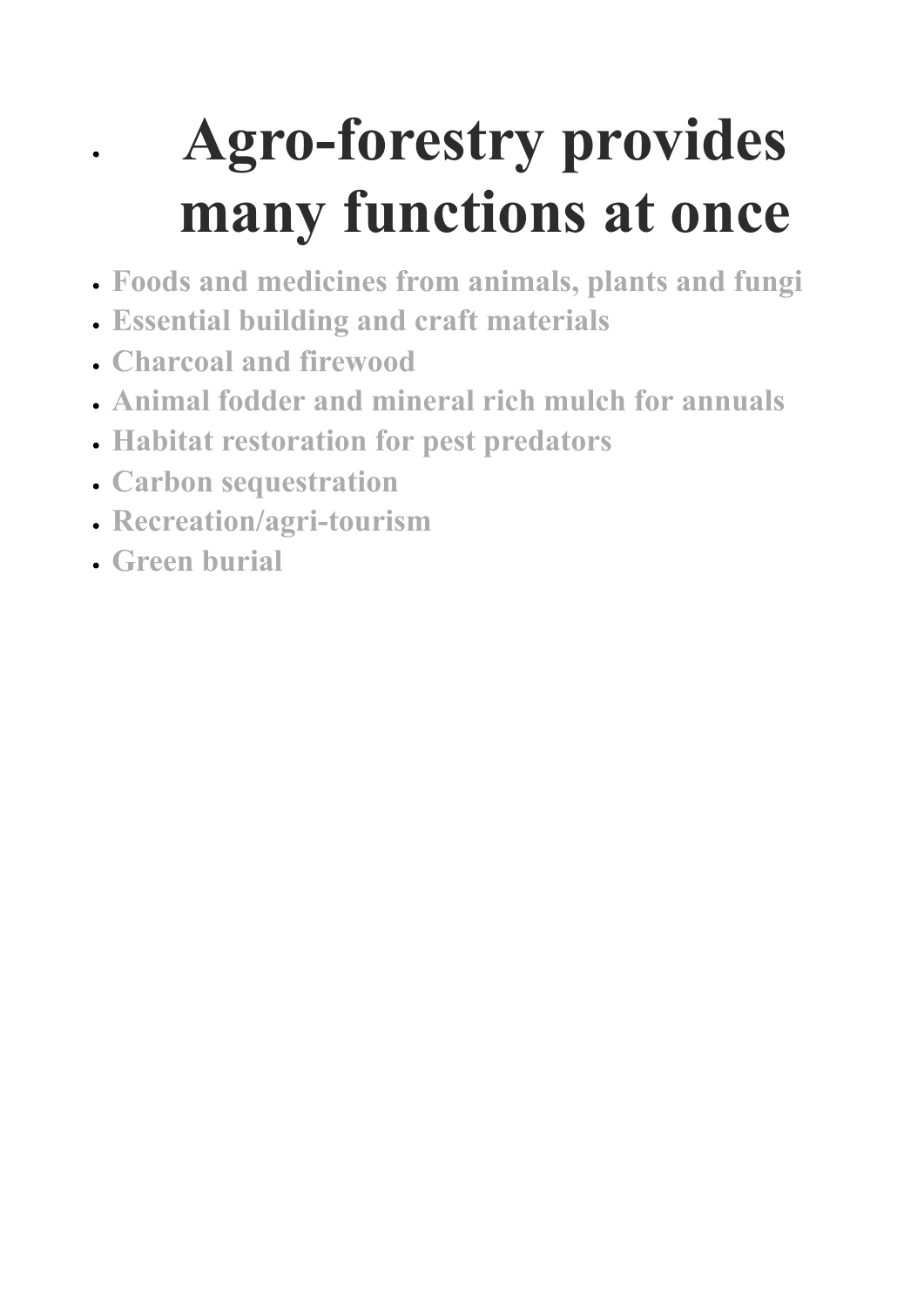#### 1) Intensive coppice and pollard production

- 2) Silvopasture with subsoiling for establishment and intensive rotational grazing
- 3) Successional mosaic farming with n-fixing overstory
- 4) Living fences and living trellises
- 5) Biochar production at mid-scale
- 6) Veld guilds/hedgerows with layered production guilding
- 7) Steep slope nut tree reforestation with nurse trees
- 8) Riparian cropping guilds
- 9) Myco-forestry
	- 10) Bamboo polycultures
- Important agro-forestry techniques for our region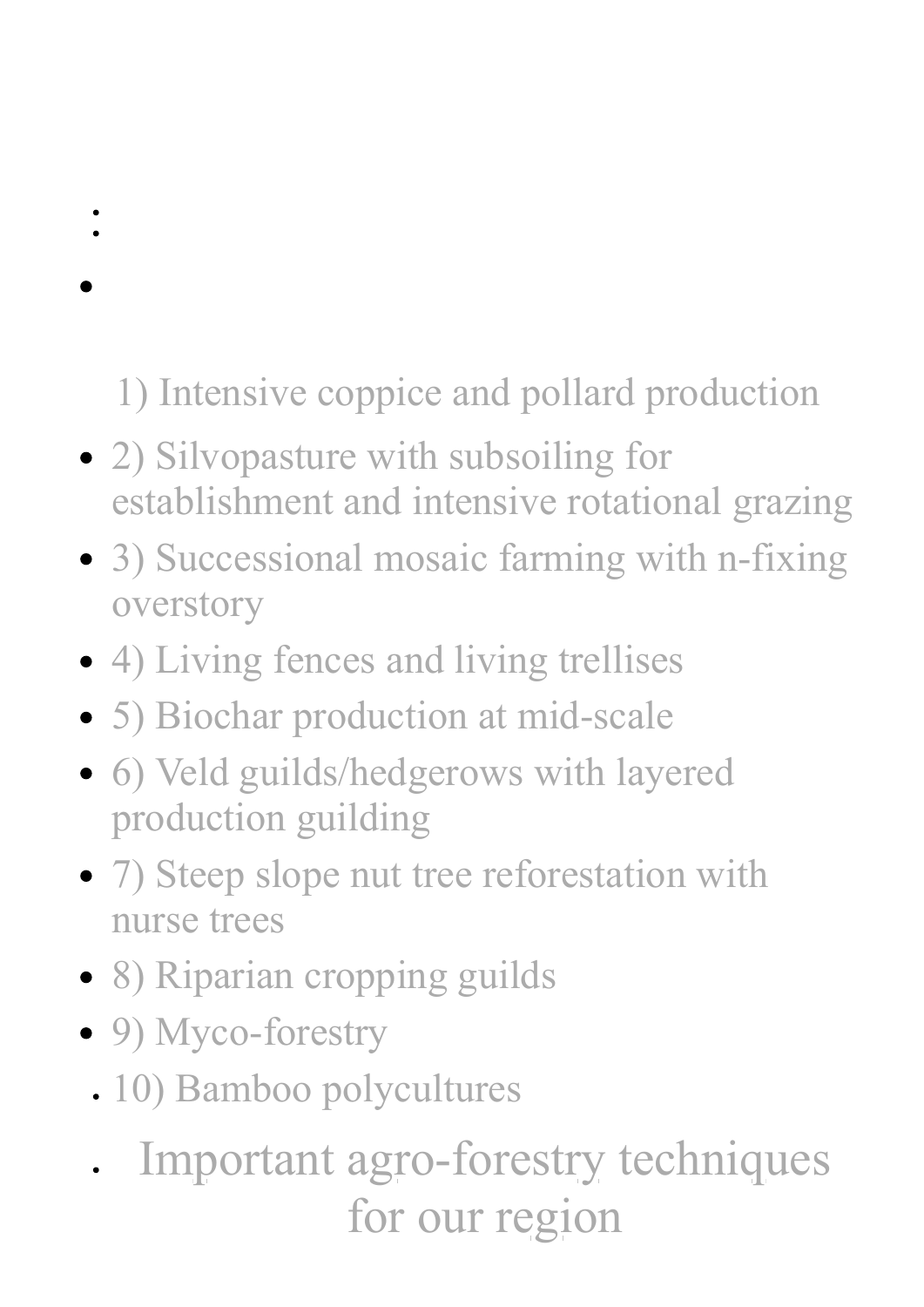# **Intensive coppice and pollarding**

\* 1-15 year coppice cycle depending on use

. \* Prioritize along edges in the "veld" \* Willow, black locust, tulip poplar, sweet gum, mulberry, poplar, alder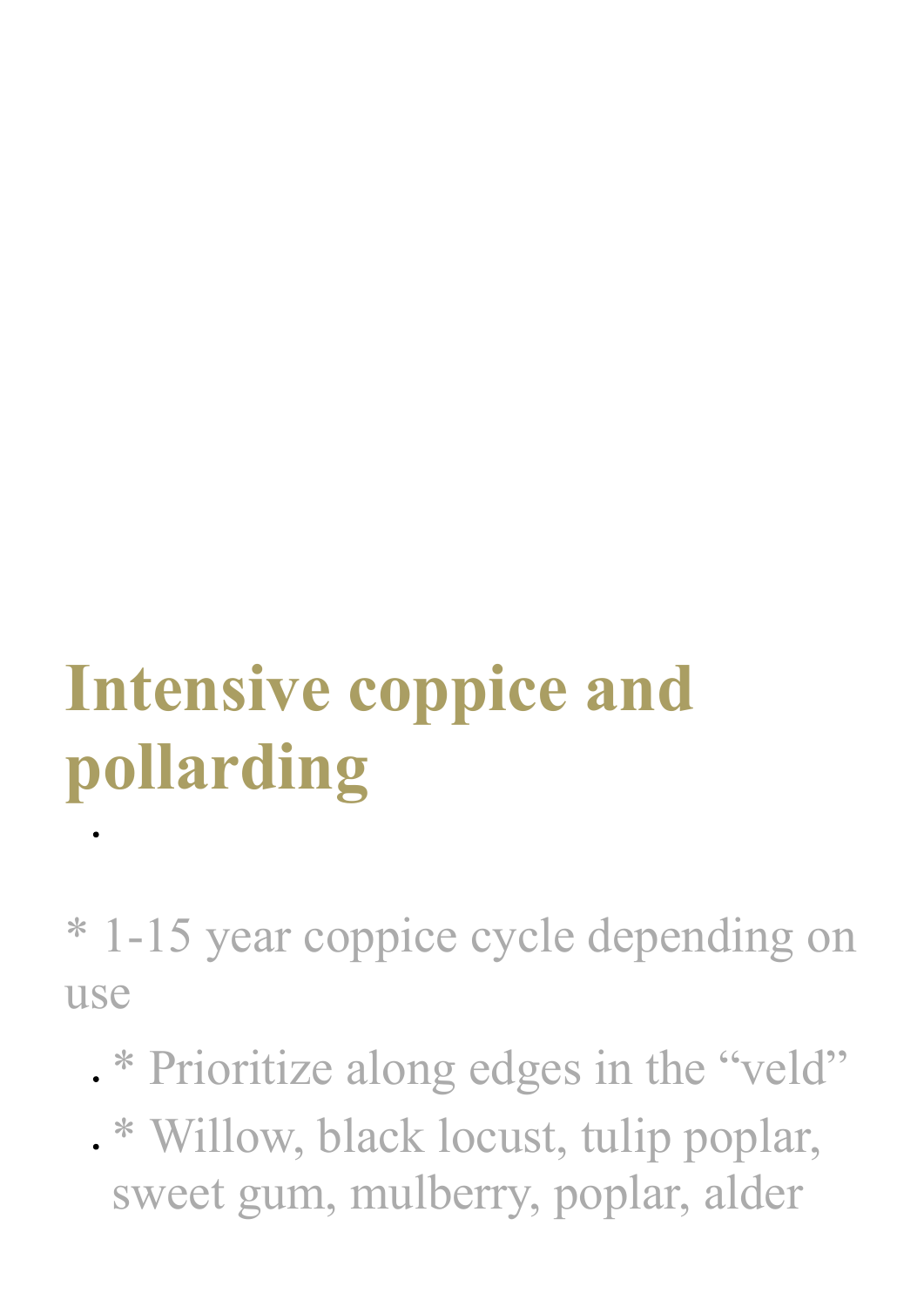## **Coppice with standards**

 $\ddot{\phantom{0}}$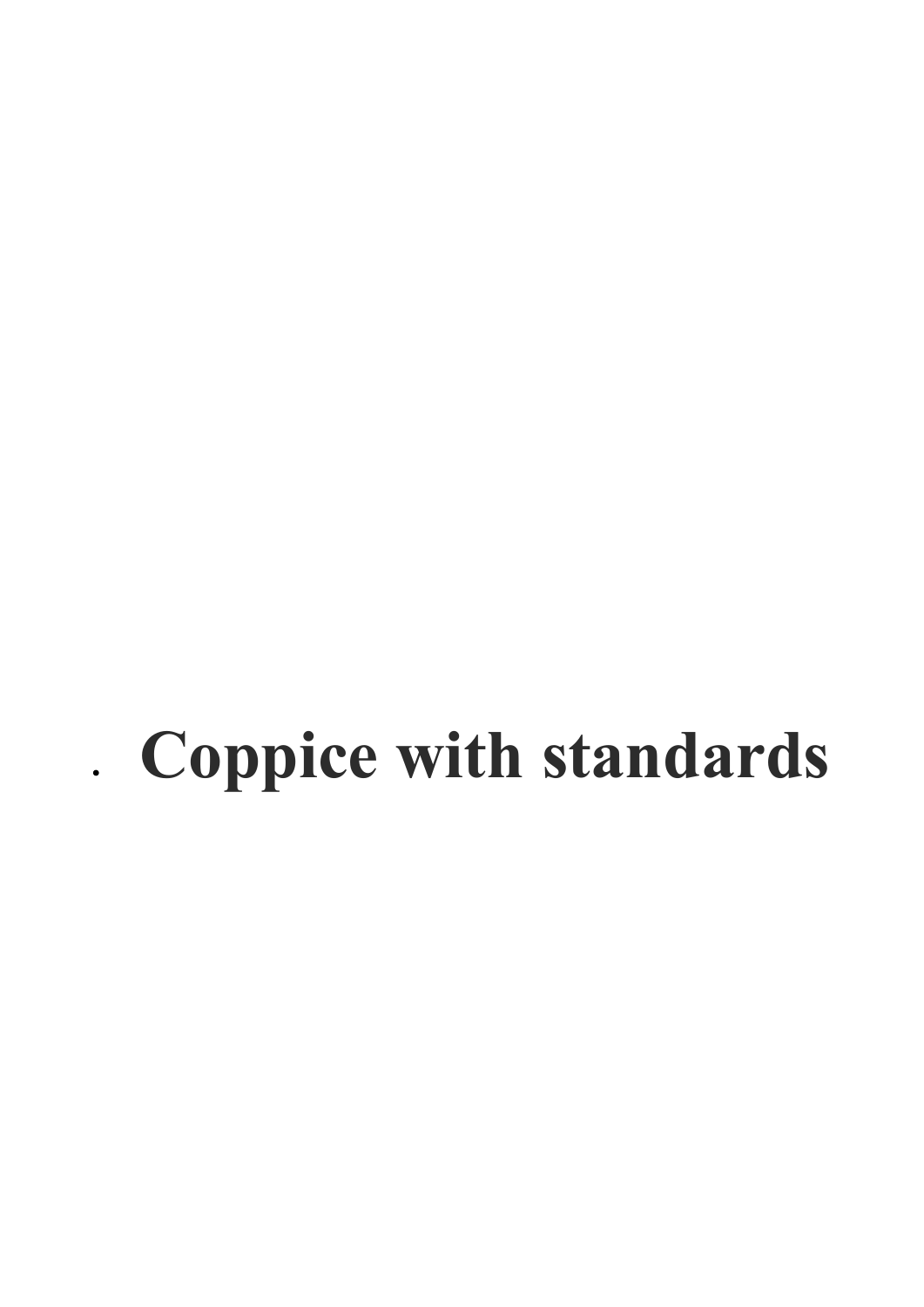## **Coppice Edge (Veld) Guilds**

**1) Establish using rotated poultry/cover-cropping cycle for 1-2 years to**

clear space and reduce weed seed load; grow strawberries, red clover,

egyptian walking onions for first 3-5 years until coppice is established.

2) Select species that you can propagate or obtain affordably; invest in high quality gene pools for the long haul.

3) Plant at 6-10' spacing depending on species and primary uses

4) Harvest on 1-15 year cycle depending on species and primary uses.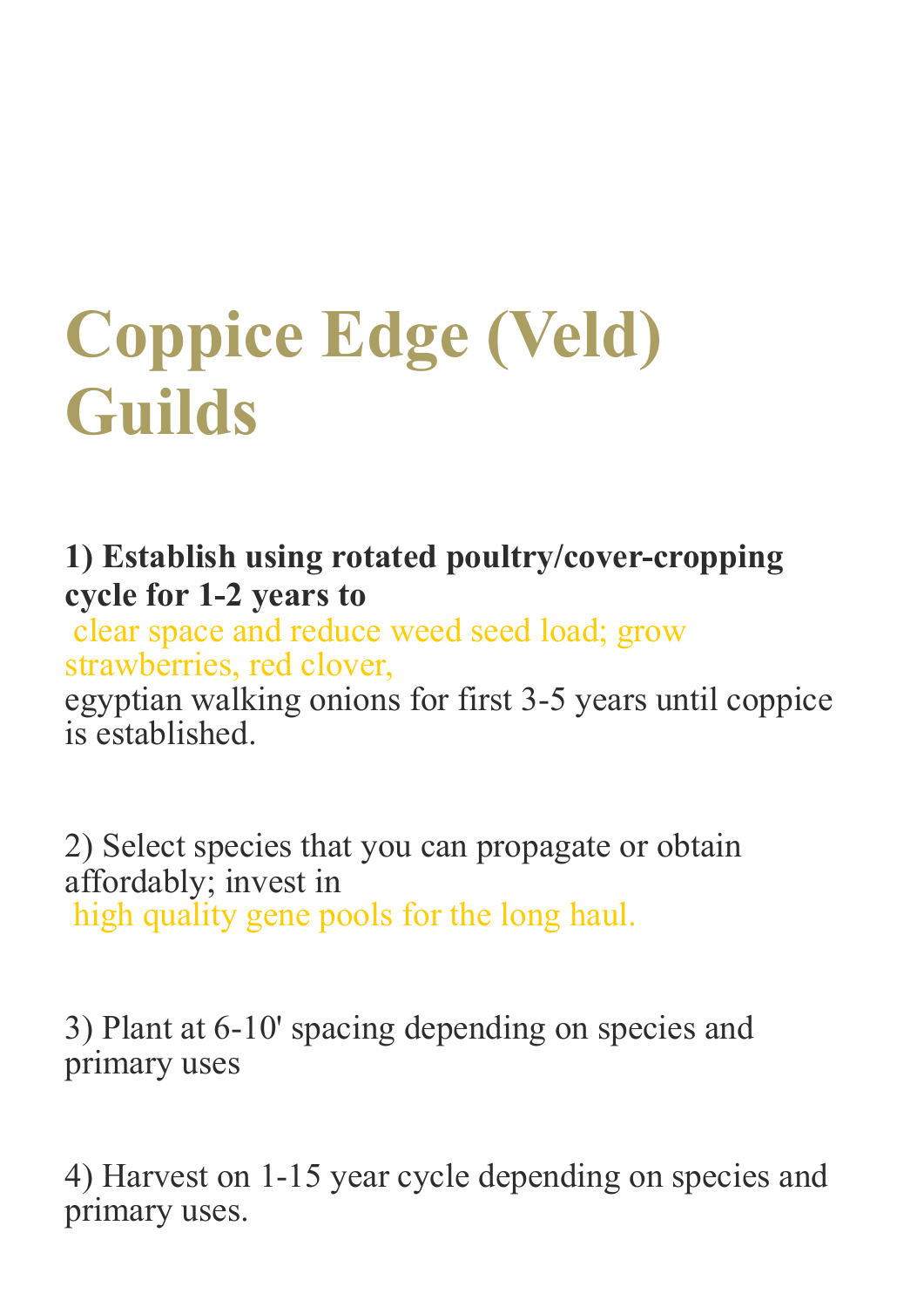# **Best coppice species in our region**

- **Black locust**
- **Mulberry**
- **Willow**
- **Basswood**
- **Tulip poplar**
- **Hazelnut**
- **Chestnut**
- **Sassafras**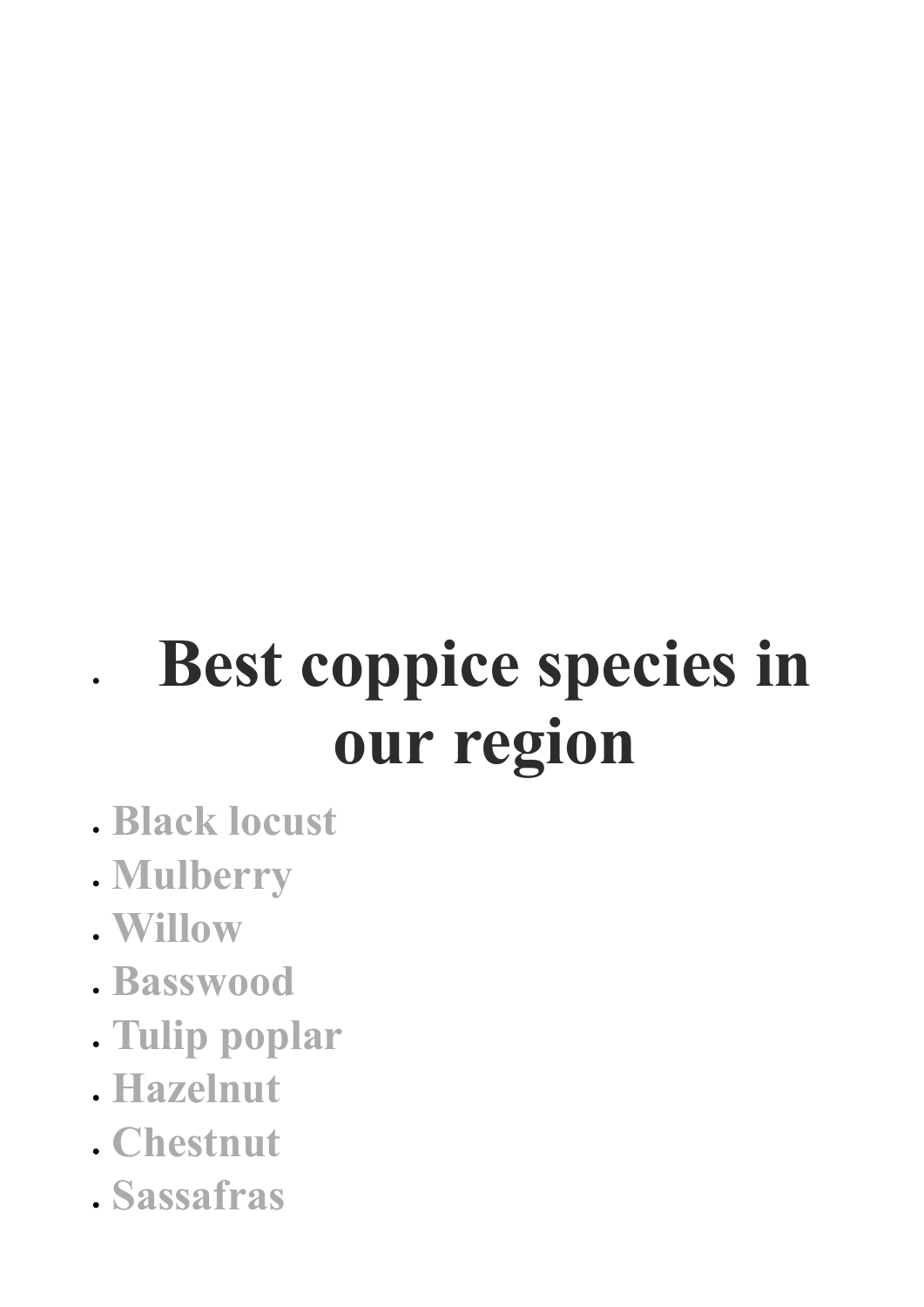**Alder**

 $\bullet$ 

- **Autumn olive? (contraversial)**
- **Paulownia? (contraversial)**

## **Charcoal kiln**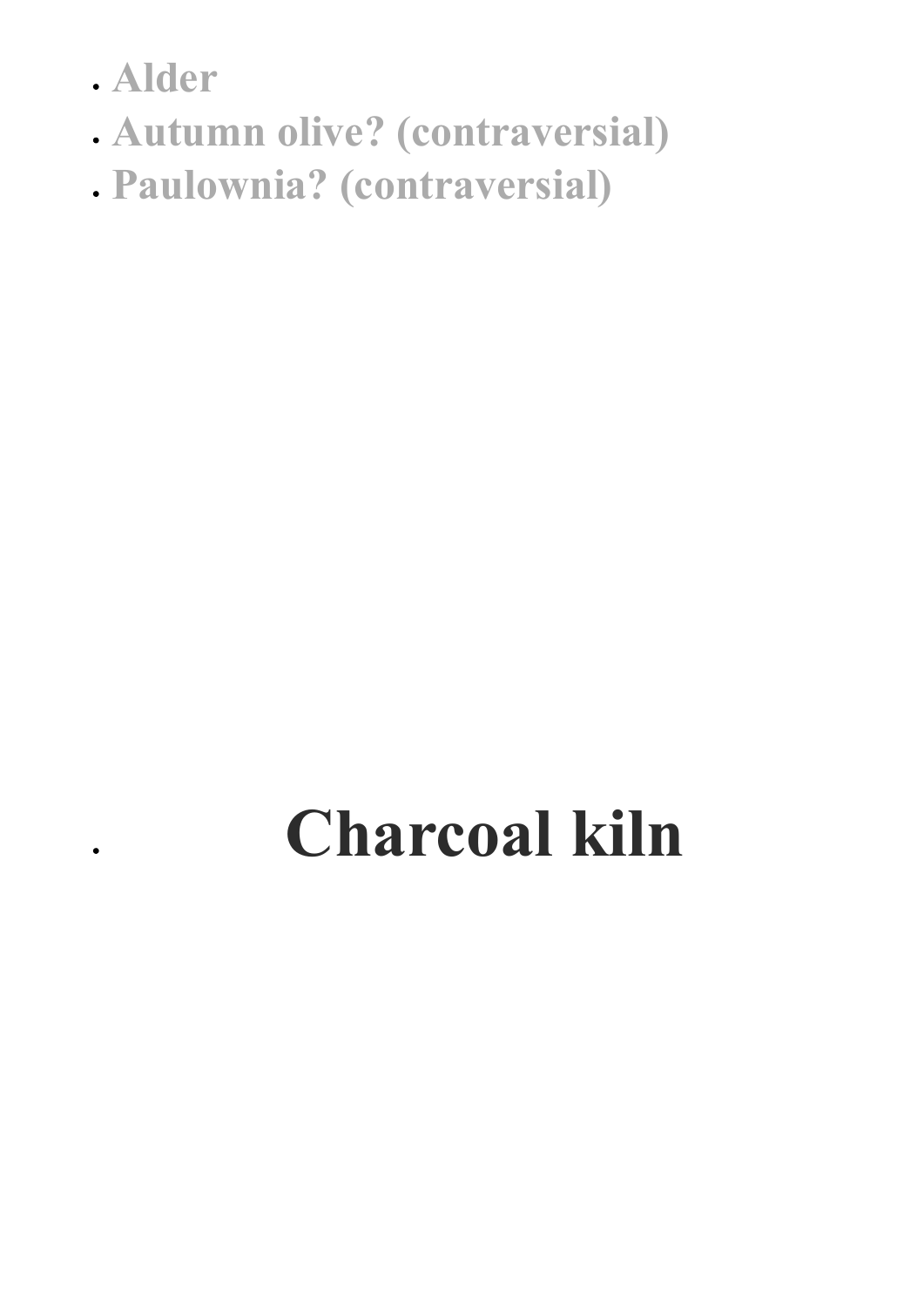#### **Where Renewable Energy, Sustainable Forestry and Organic Agriculture Come Together- A Pyrolytic Multiple Yield Electrical Plant**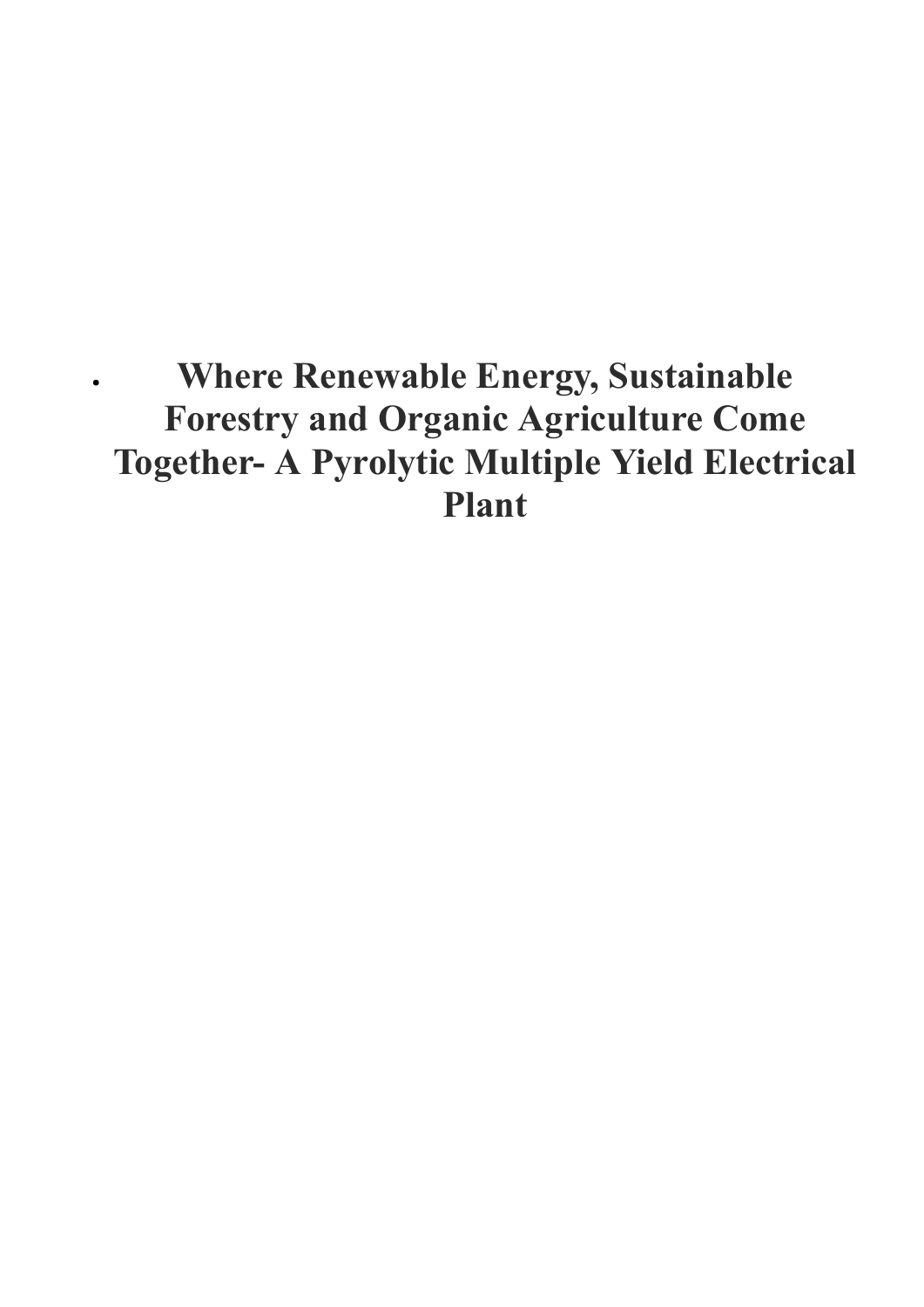#### **Silvopasture with subsoiling for establishment and intensive rotational grazing**

\* Most carbon sequestered of any land use style

- . *\** Highly adaptable
- \* Alder, black locust, mulberry, honey locust, fodder willow, poplar, mimosa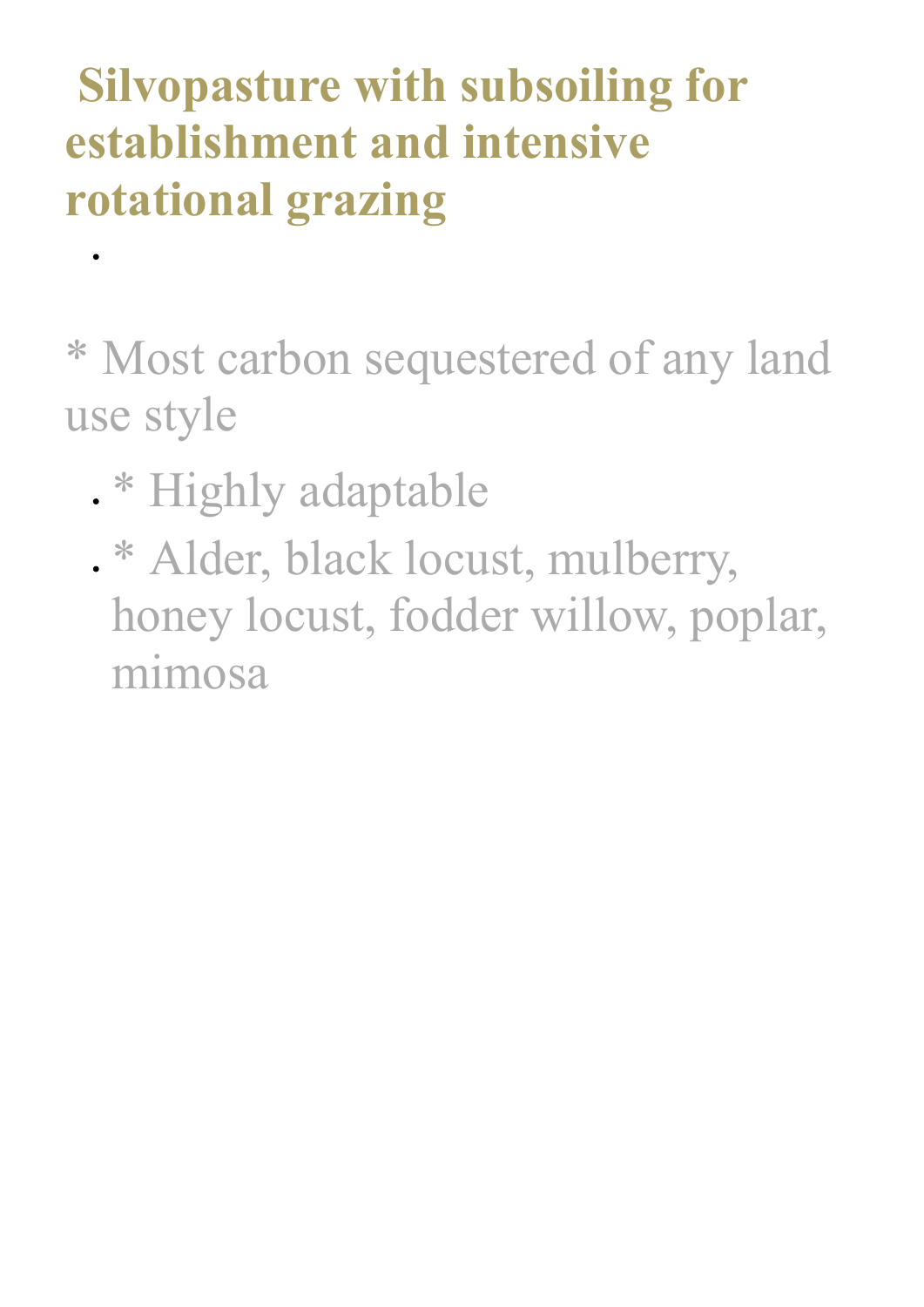#### **Honey locust, alder, pecan, minicow silva-pasture**

1) In this region, we want 20-30% shade action on pasture in midsummer to optimize pasture productivity and animal health.

- 2) Maintain trees with pollard/low pruning styles for fodder harvesting
- 3) Use rotational fencing or permanent paddocks to distribute manure/impact.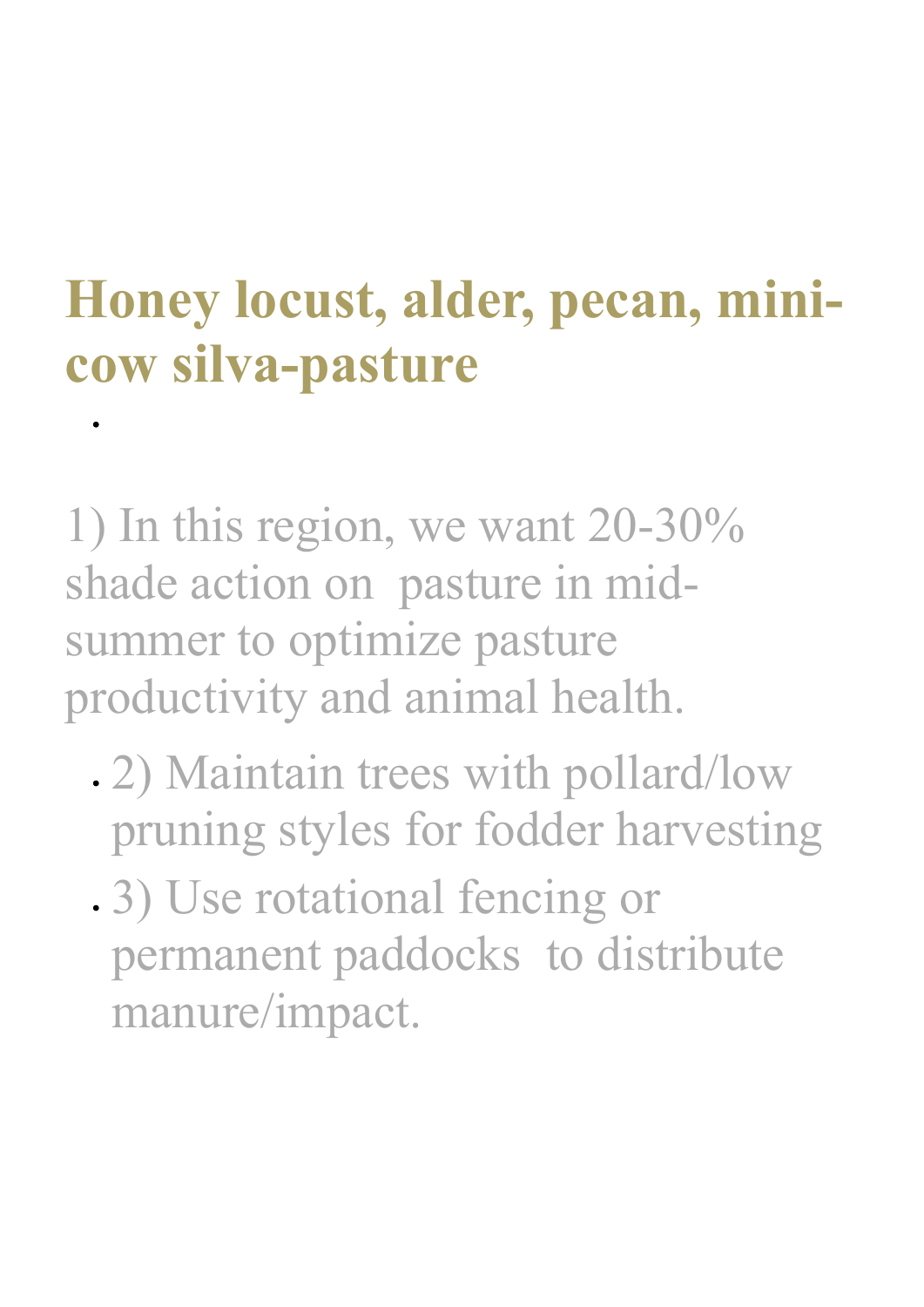#### **Successional mosaic farming with n-fixing overstory**

\* possible a nitrogen self-sufficient system

- . \* integrates annual crops, silvopasture, herbaceous perennials, wood/char production in 5-15 year rotational cycle
- . \* Alder species, mimosa, false indigo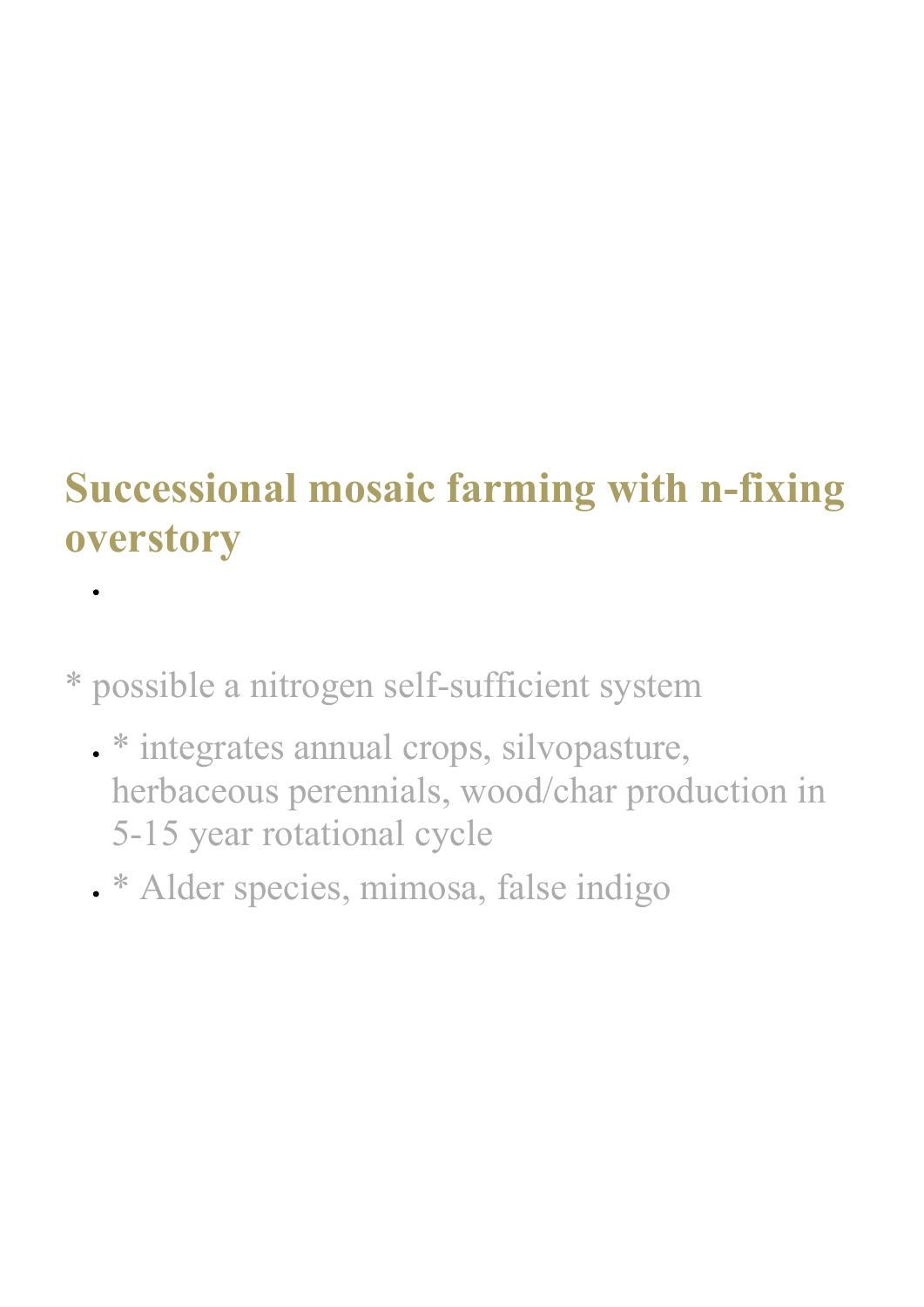## **Milpa/alno-culture cycle**

1) Integrates annual agriculture, pasturing, fodder and fuel/craft wood production, nitrogen fixation, biochar production

- 2) Read Dave Jacke article on "Ligurian Alnoculture" in Permaculture Activist magazine, 2012
- 3) Space alders (hazel alder is main native SE species, but also try black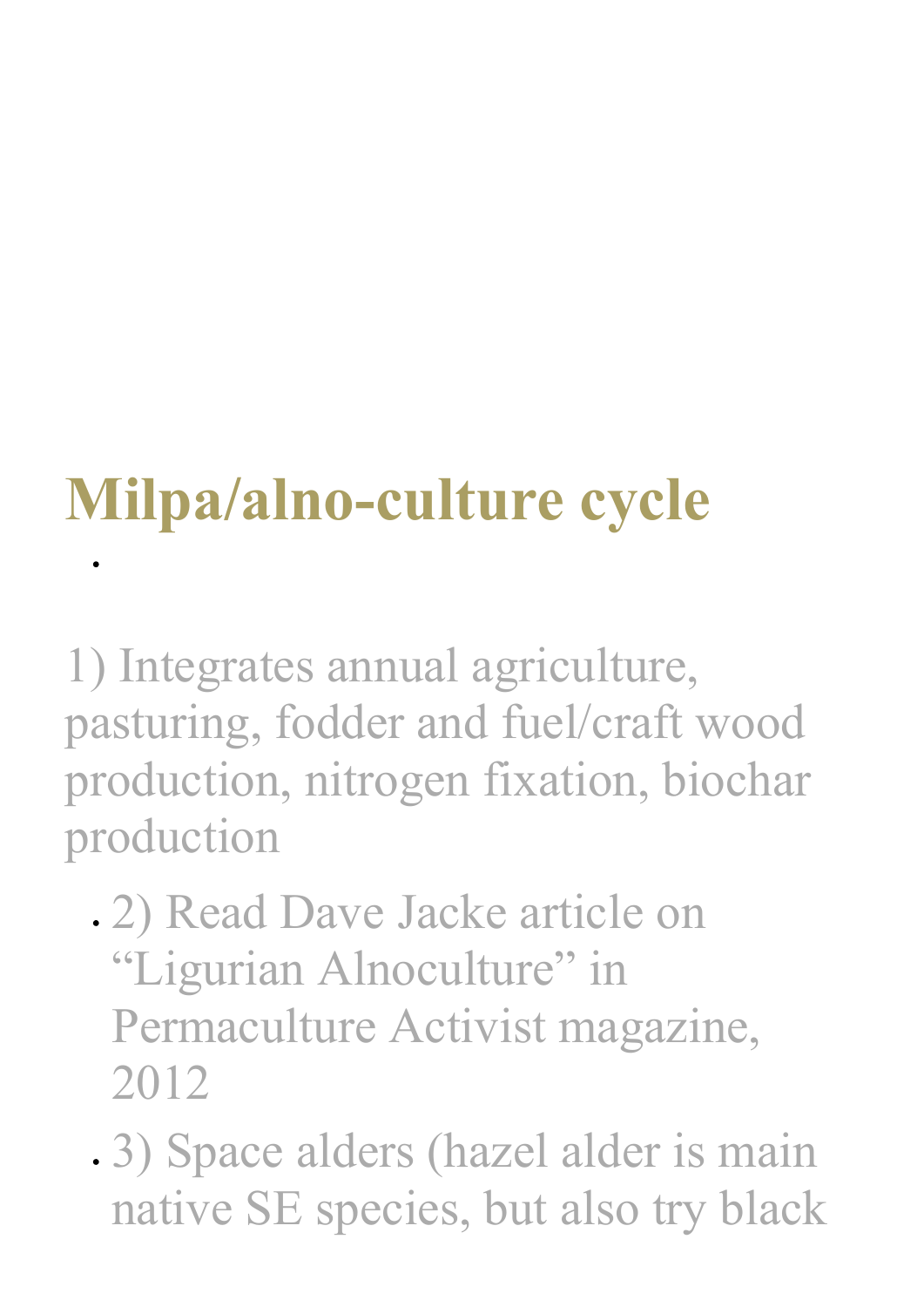alder, red alder) at 8-10' triangular pattern, coppice/pollard pasture on 8- 12 year cycle

#### **"Veld" guilds/hedgerows with layered production guilding**

**1) Establish using rotated poultry/covercropping cycle for 1-2 years to clear space and reduce weed seed load; grow strawberries, red clover, egyptian walking onions for first 3-5 years until coppice is established.**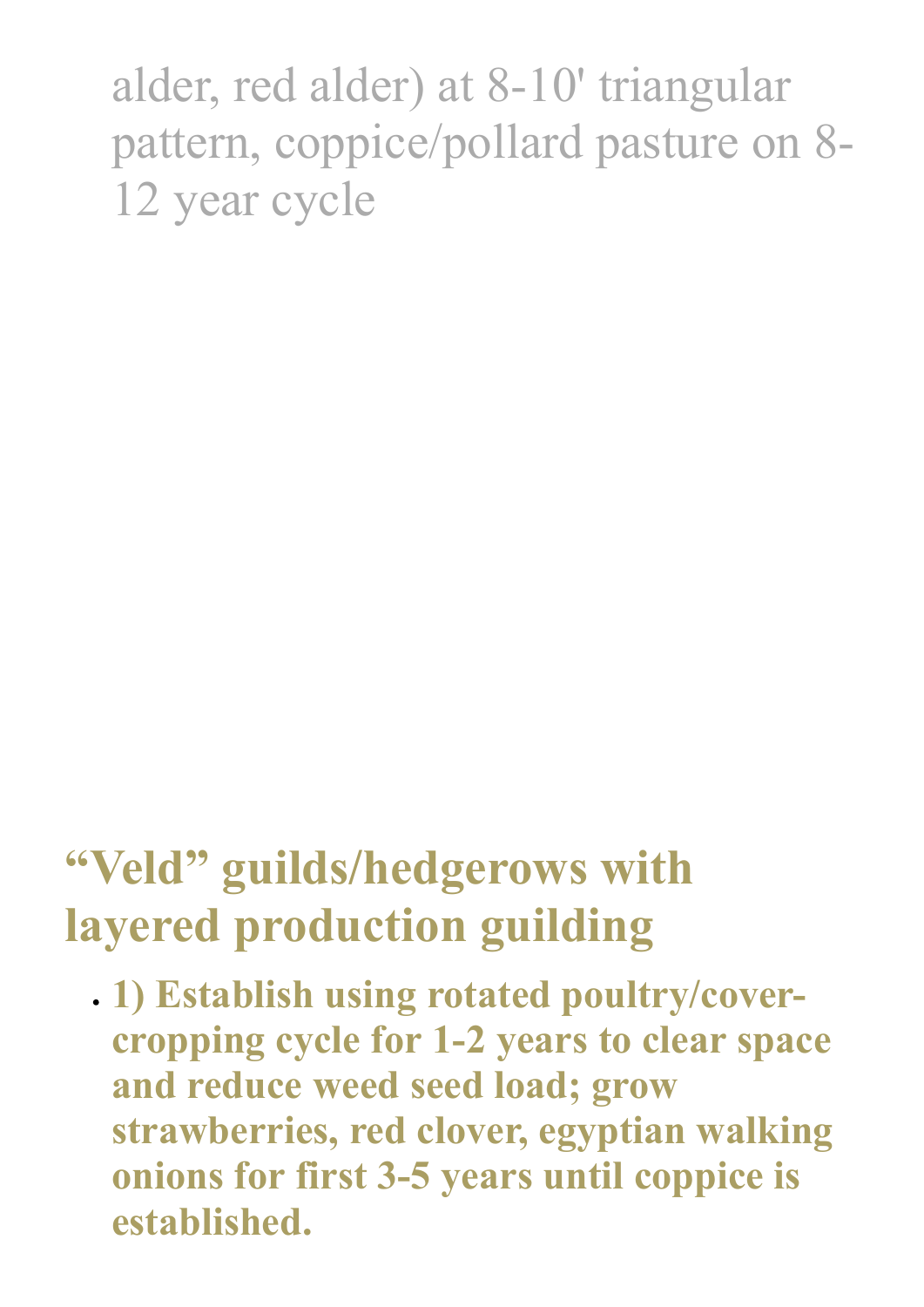**2) Select species that you can propagate or obtain affordably; invest in high quality gene pools for the long haul.**

- **3) Plant at 6-10' spacing depending on species and primary uses**
- **4) Harvest on 1-15 year cycle depending on species and primary uses.**

## **Living fence Guilds**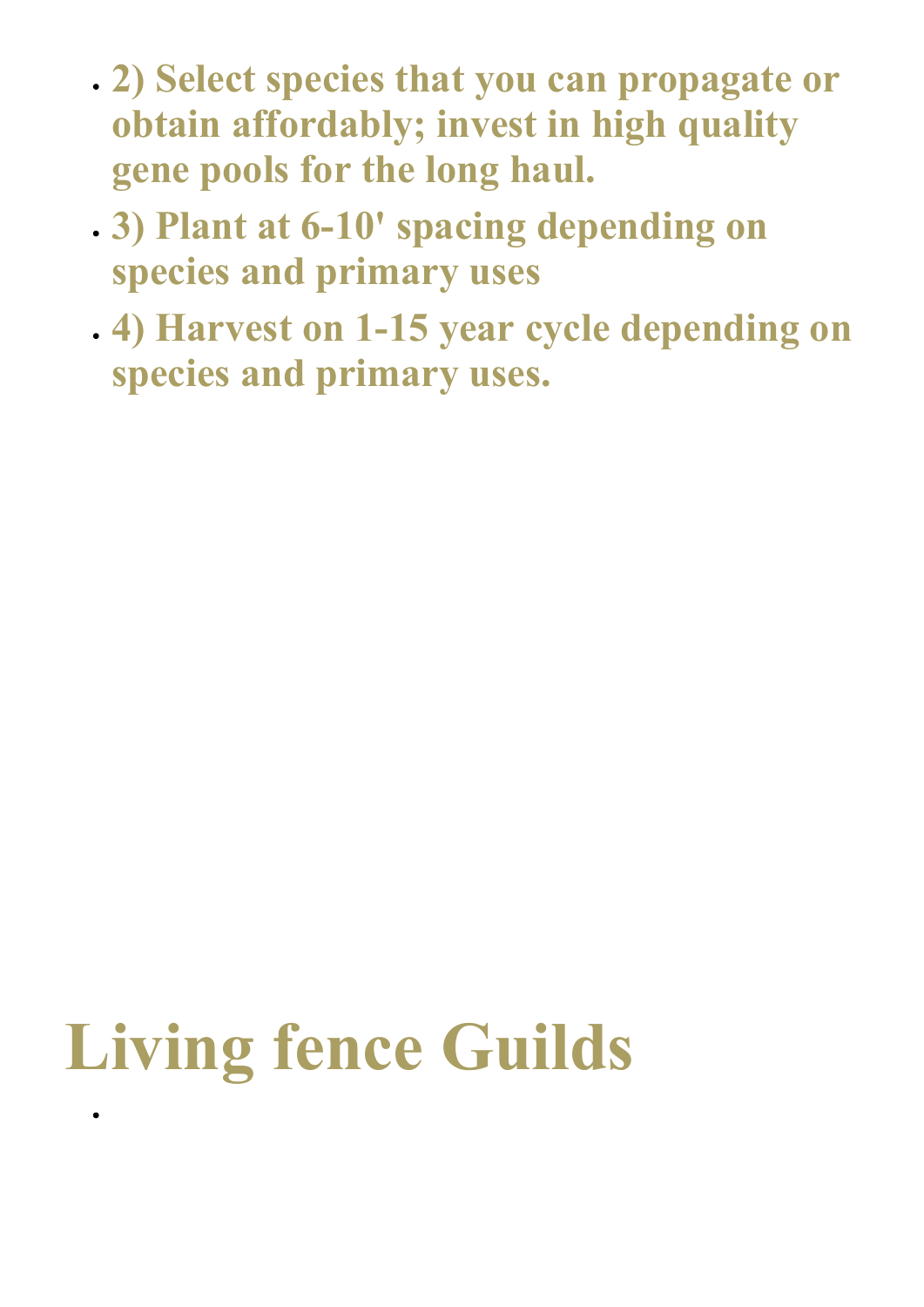\* Different styles: living fencepost, woven, laid

. \* Mulberry, black locust, alder, willow, prickly pear, osage orange

## **Pollard Fence Post Guild**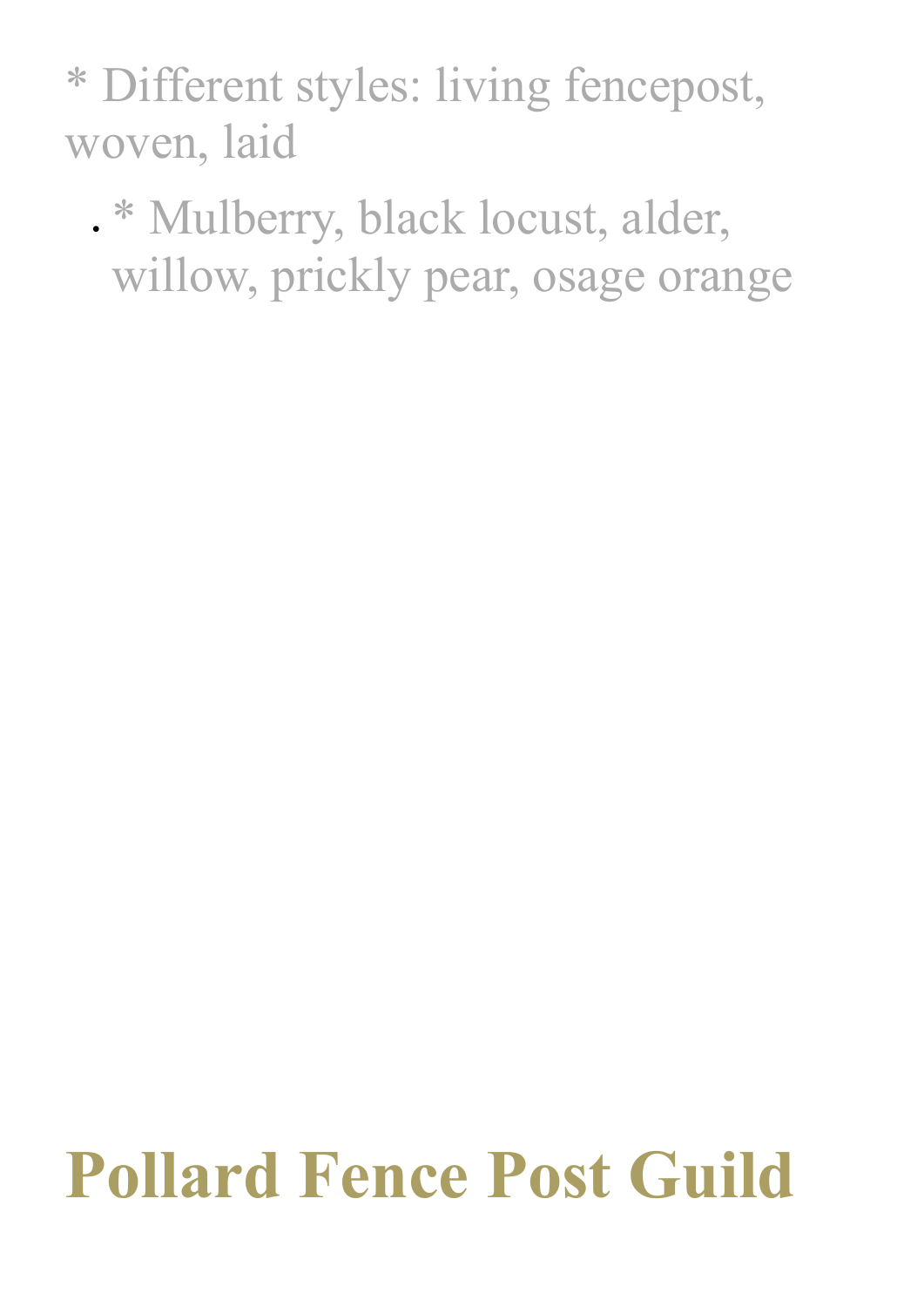- 1) Ex: Mulberry/black locust alternated at 8- 10' spacing
- 2) Stinging nettles, red clover, mint species in understory,
- American Groundnut/schisandra/muscadine grape as
- possible vine layers
- 3) Maintain black locust pollard stubs smaller than mulberry
- . for increased mulberry light access
- 4) Run metal or homegrown wooden fencing materials
- Horizontally between living tree fence posts
- 5) In early/mid-June, scythe understory down and lay tarps for
- mulberry harvest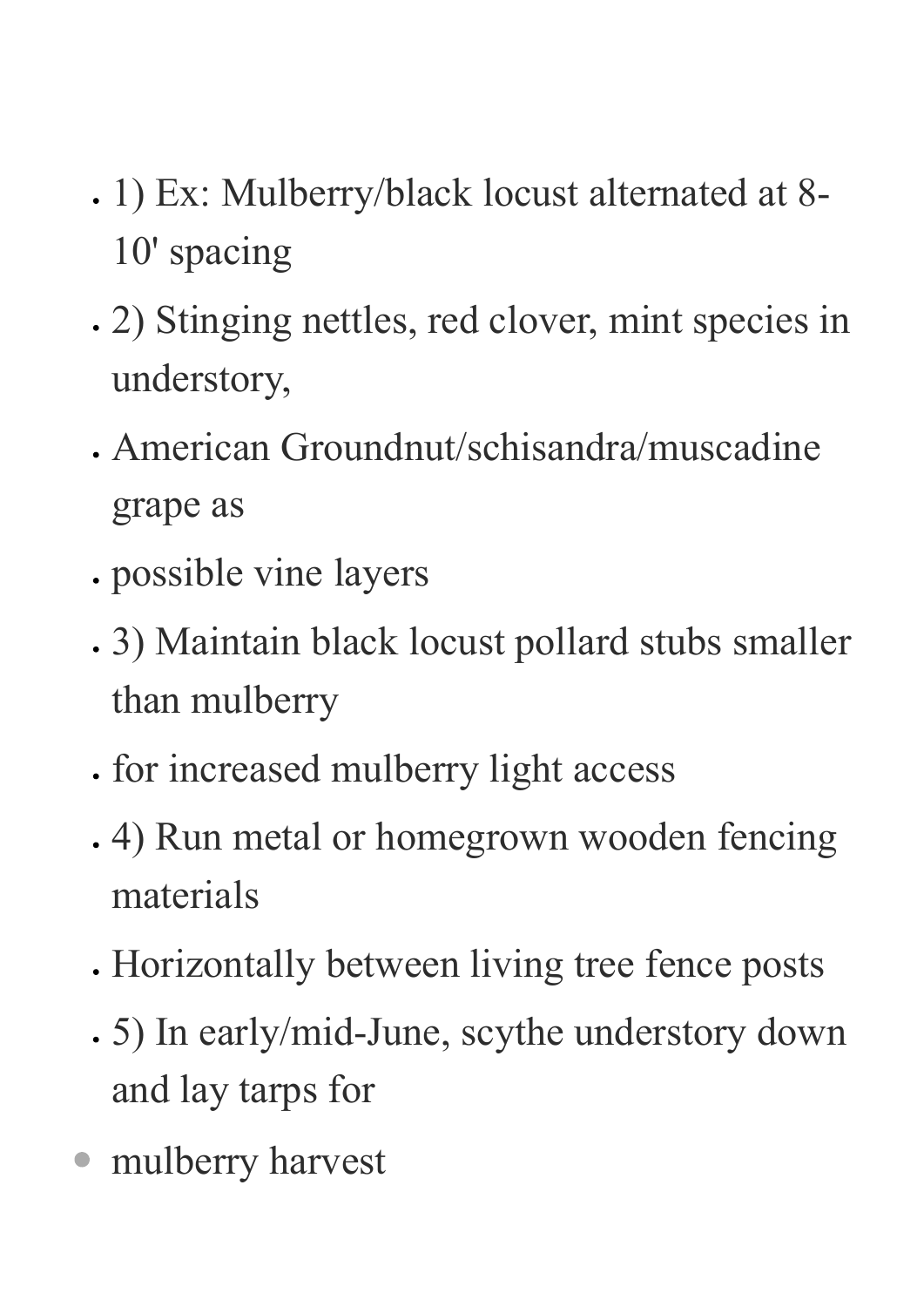**Streamside Reforestation Cropping-** $\bullet$ **Elderberry, Sochan, Mulberry, Alder, Stropharia mushrooms, trout**

 $\blacksquare$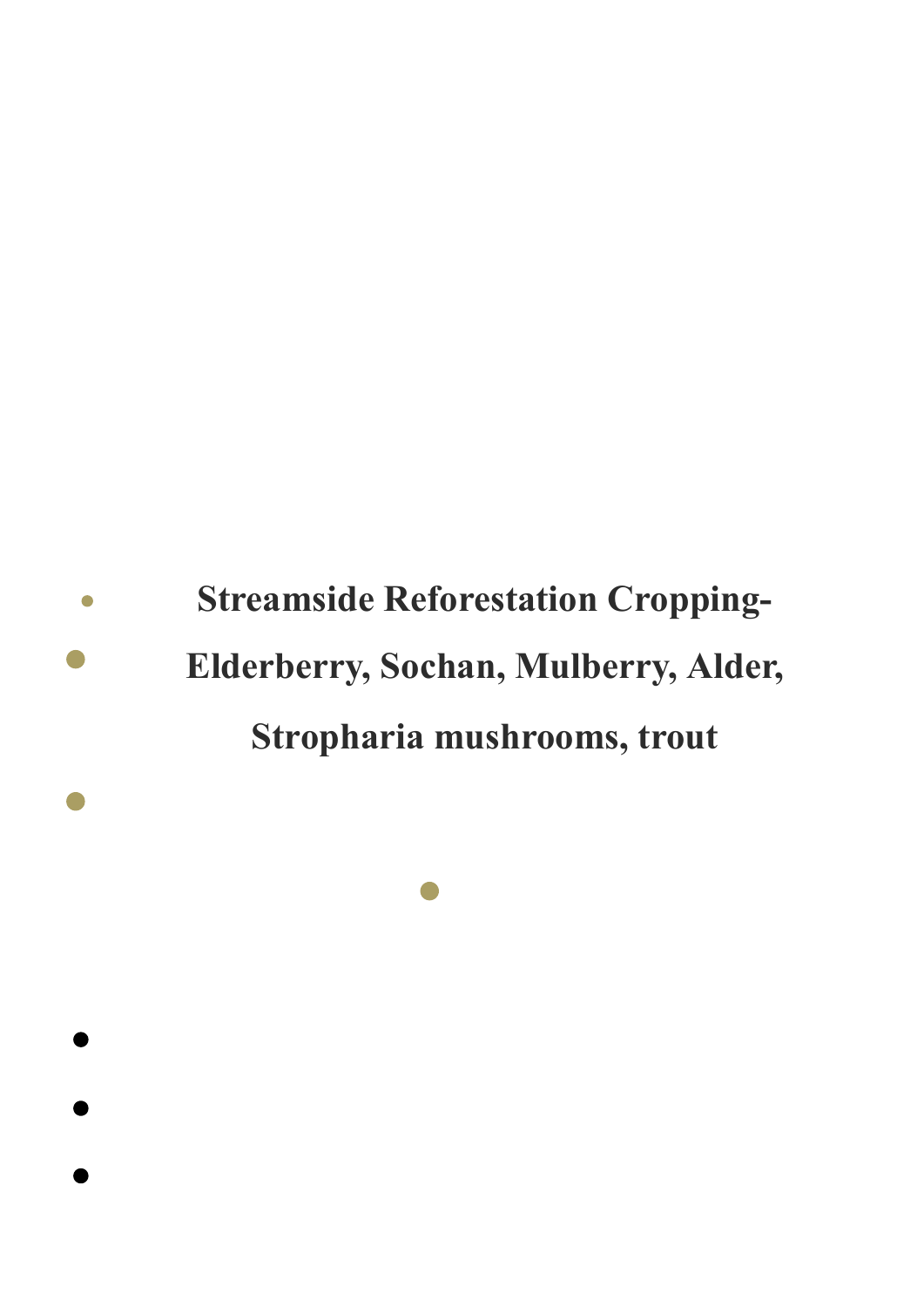## **Important Species**

1) White, red and black mulberry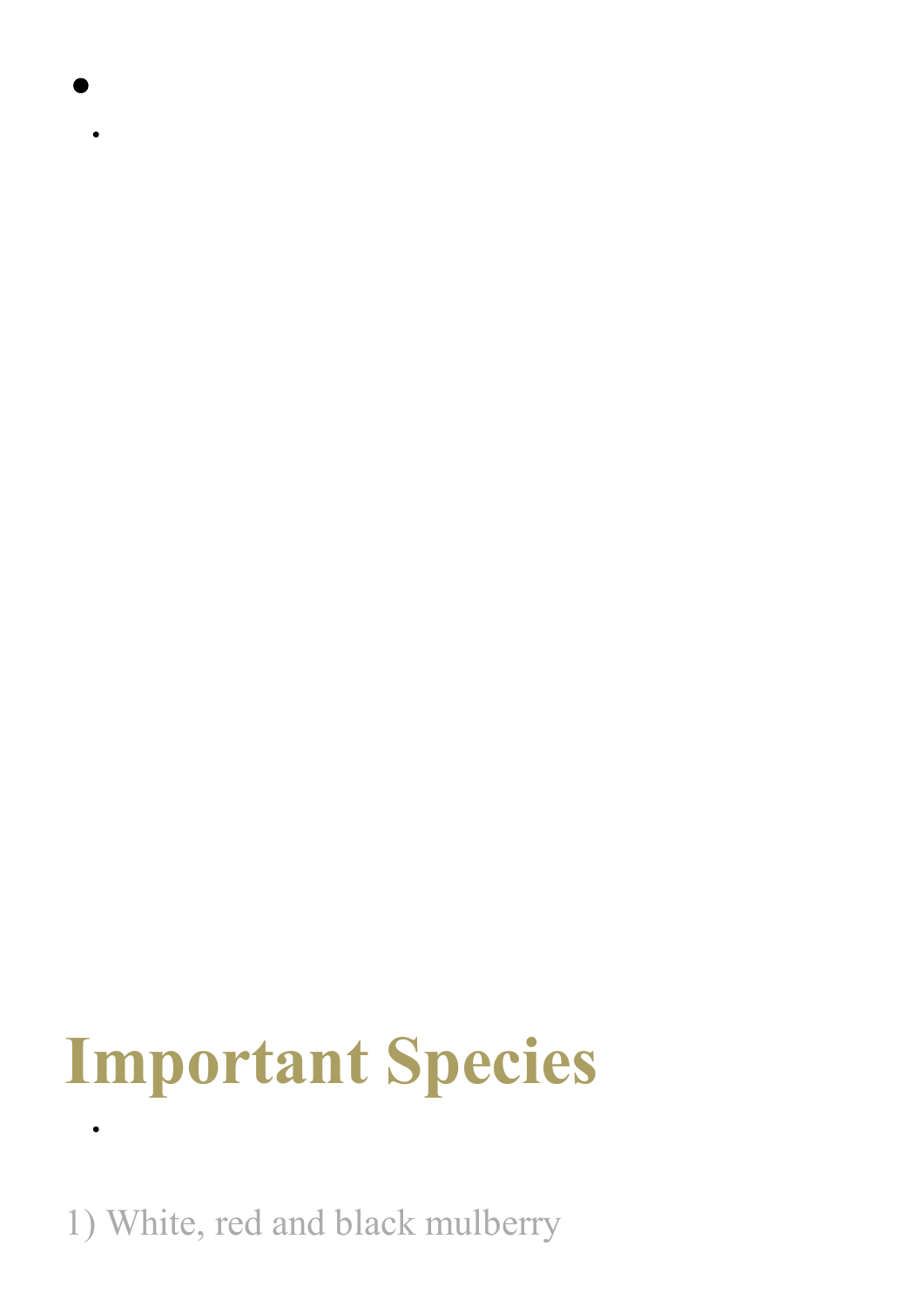- 2) Black locust
- 3) Honey locust
- 4) Alder spp.
- 5) Fodder willow
- 6) Populus spp.
- 7) Selected oak genetics
- 8) Selected swarm bred chestnut genetics
- 9) Elderberry
- 10) Stropharia, oyster, reishi mushrooms



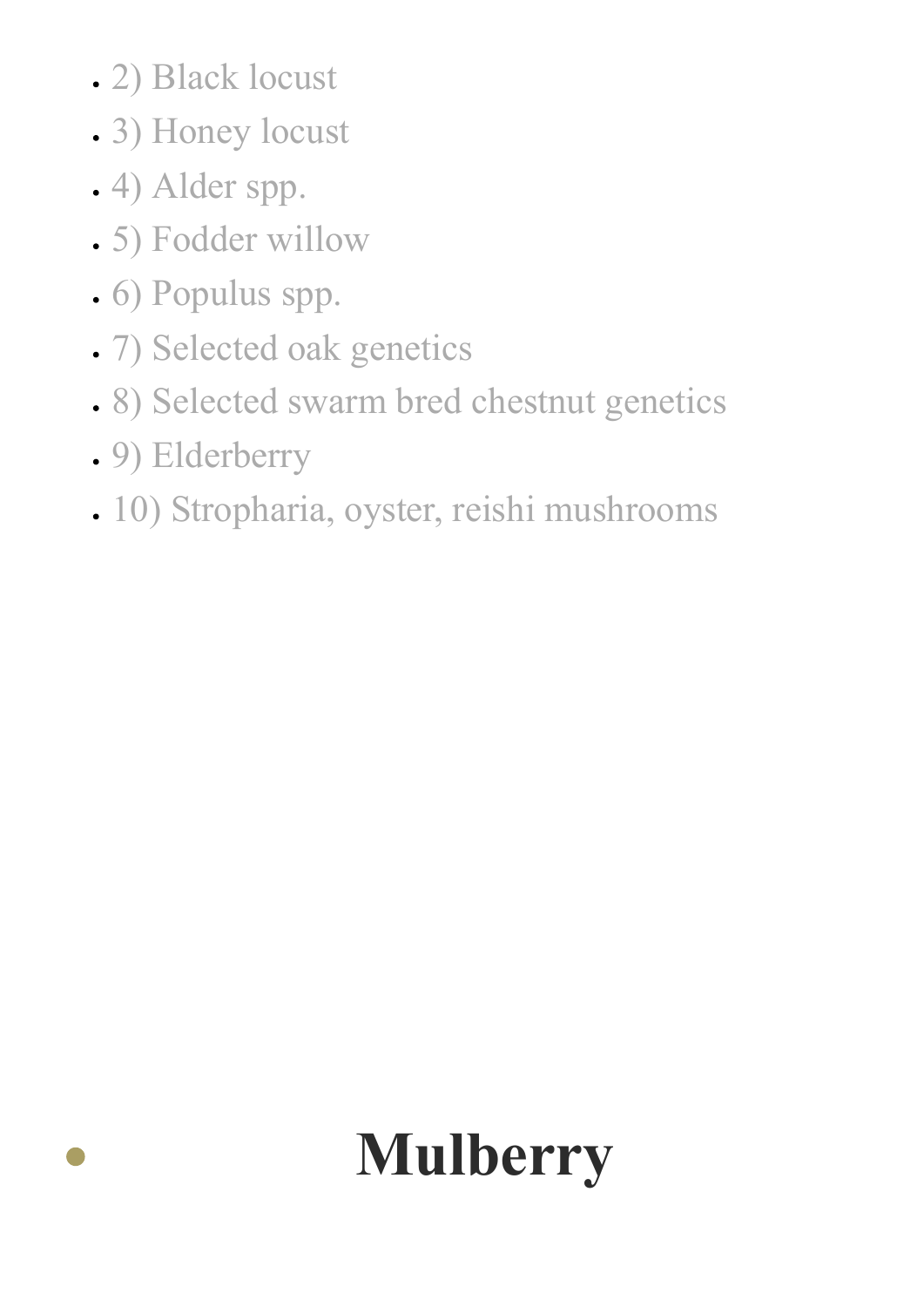#### *Morus alba, rubra and nigra*

#### **Appalachian Reishi** *Ganoderma tsugae*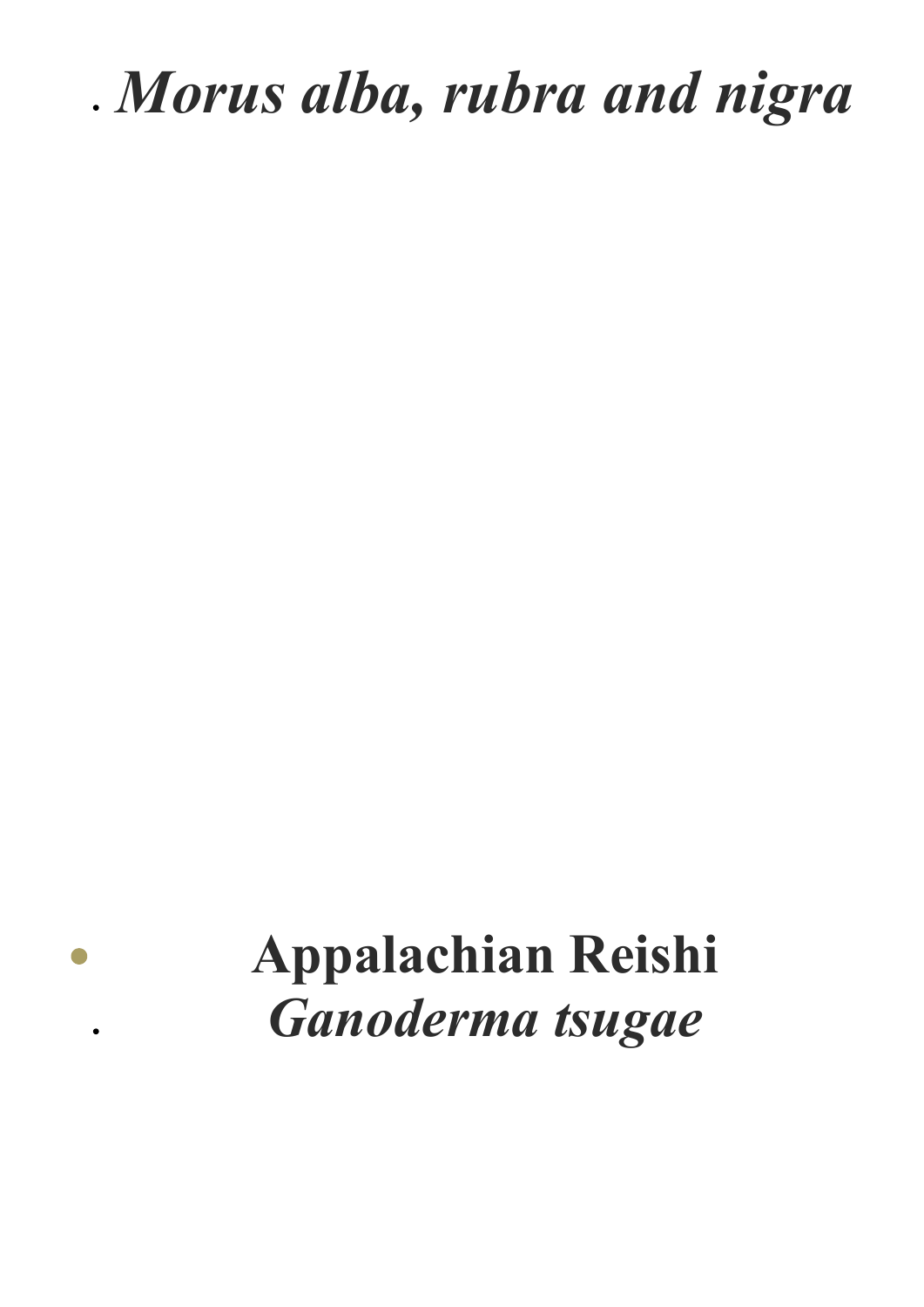#### **Elderberry**  $\bullet$ *Sambucus nigra/canadensis*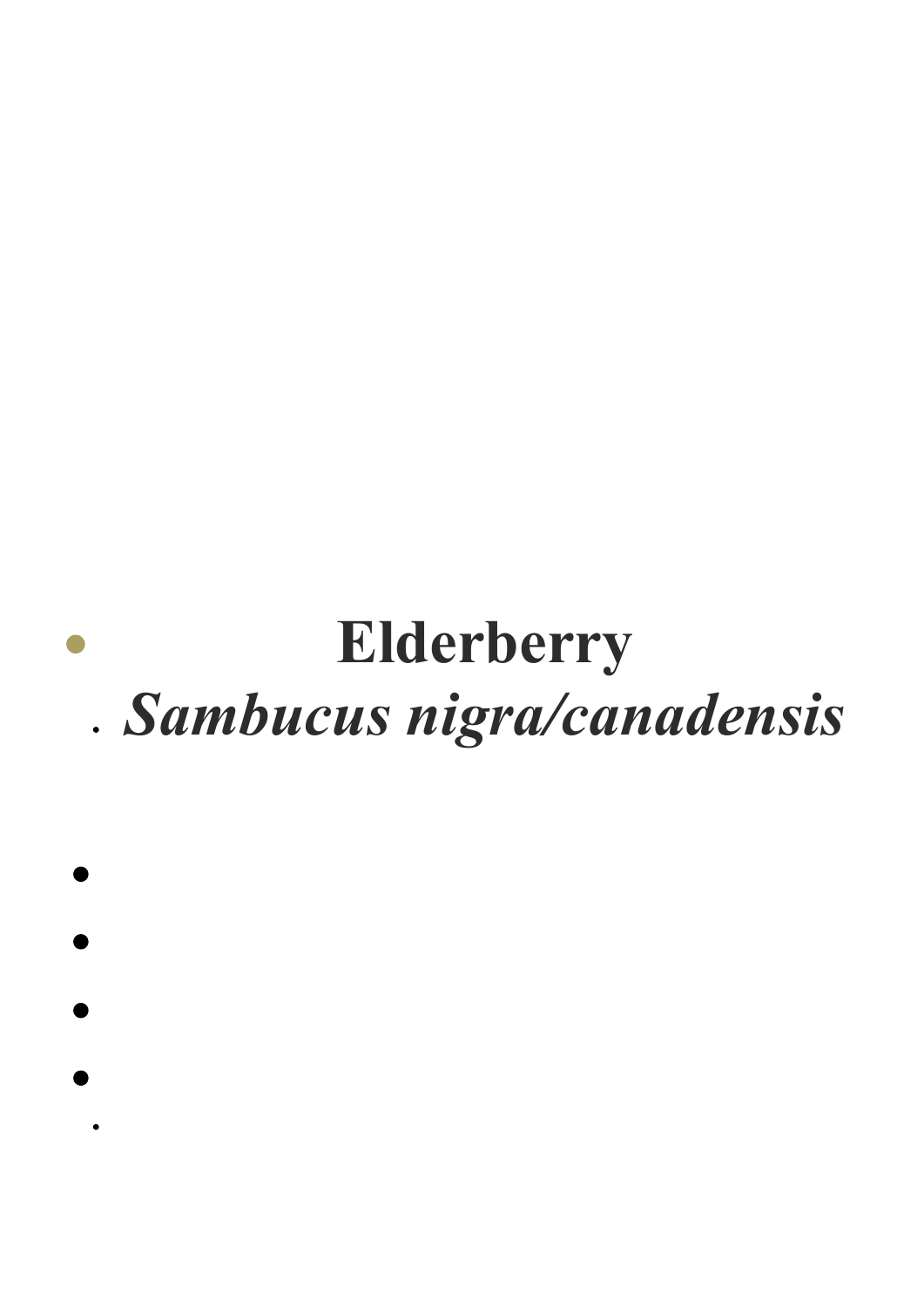$\blacksquare$  $\bullet$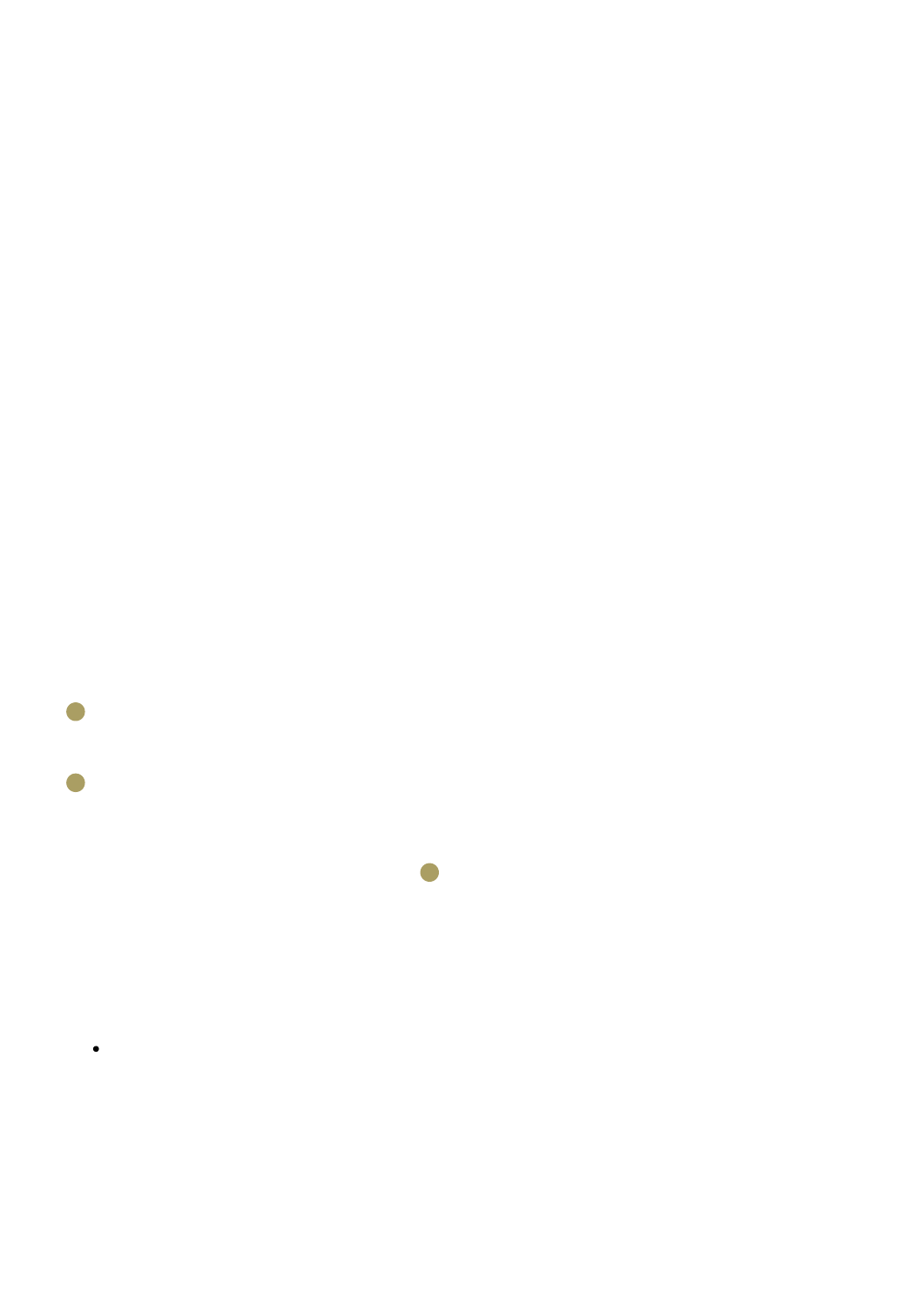**Sochan-***Rubeckia laciniata (cousin to black eye susan)*

#### **Oyster Mushrooms** *Pleurotus spp.* $\bullet$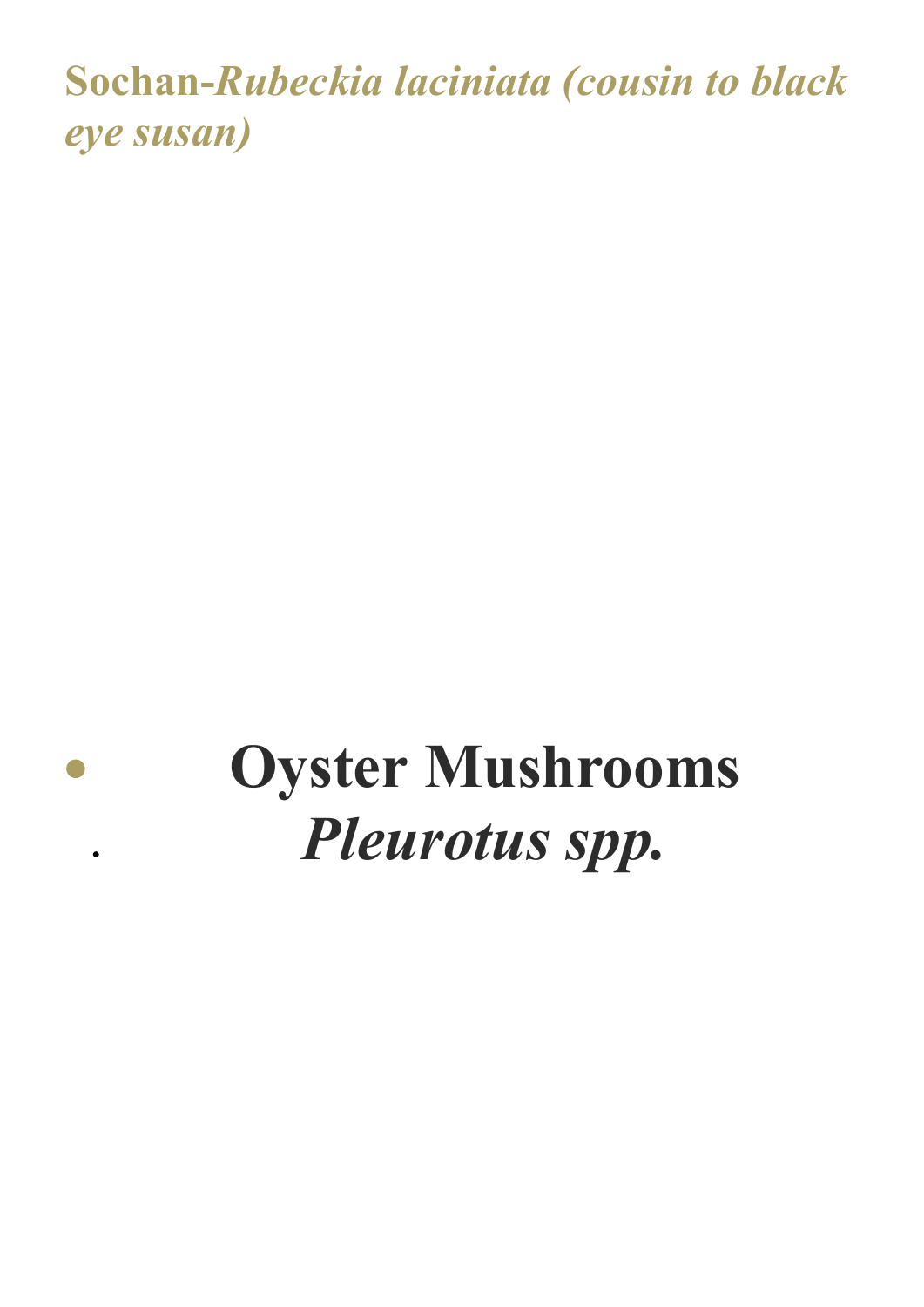#### **Chestnut- steep slope reforestation** *Castanea spp.* $\bullet$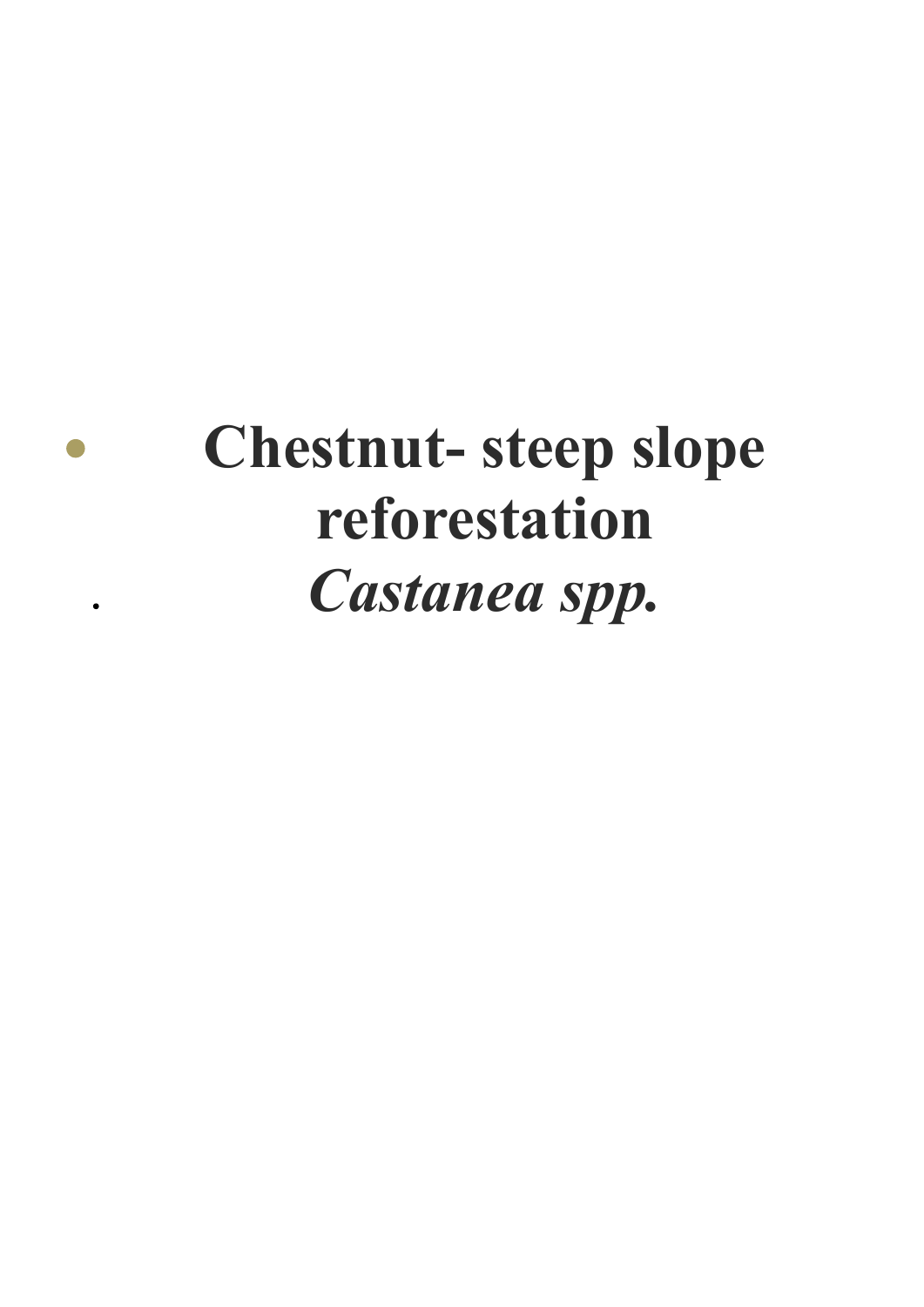# **Economic and Collaborative Strategies**

1) Learn from Via Campesina and indigenous farming movements- and discern what doesn't transfer

- 2) Coop financing- savings pools (Cooperate WNC)
- 3) Land access- combine housing and agroforestry projects
- 4) Plant breeding and sharing, bare-root bulk purchasing
- 5) Equipment sharing, work bursts
- 6) Coordinated research grants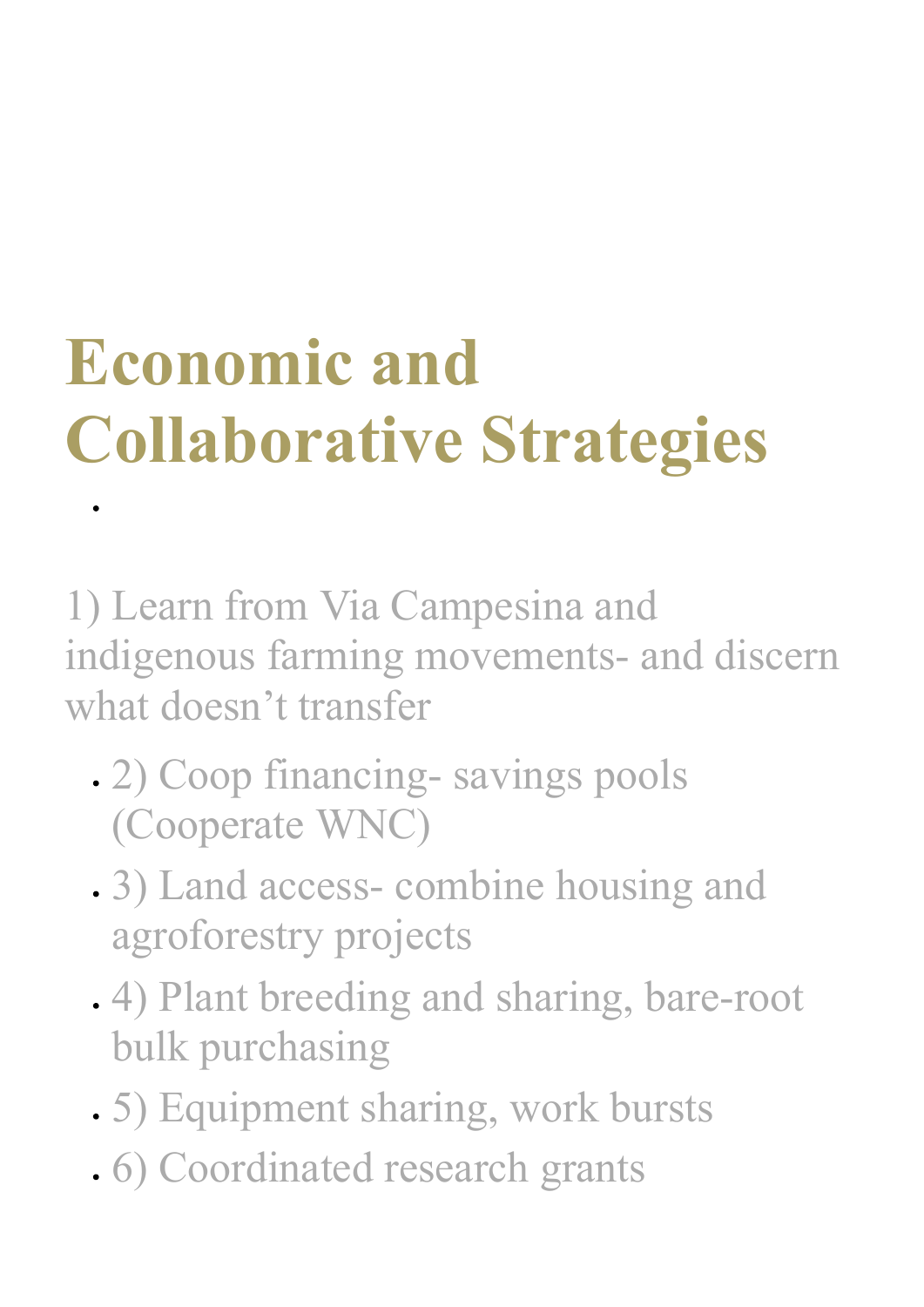- 7) Mentorship, knowledge-sharing, specialization networks
- 8) Shared processing, marketing and promotions facilities
- 9) WNC Collaborative Ag Network

# **A Permaculture Site Plan**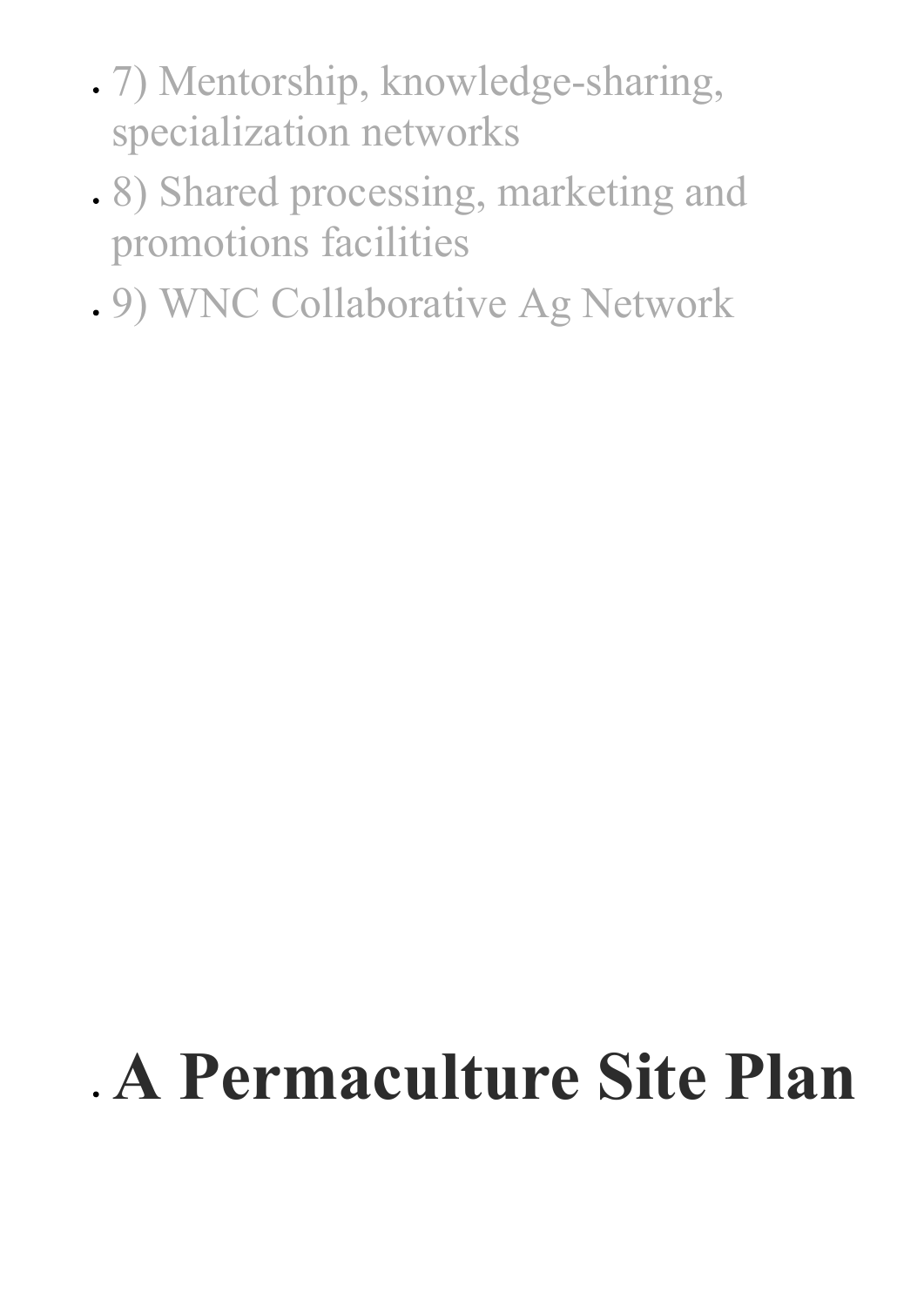# **Coppice**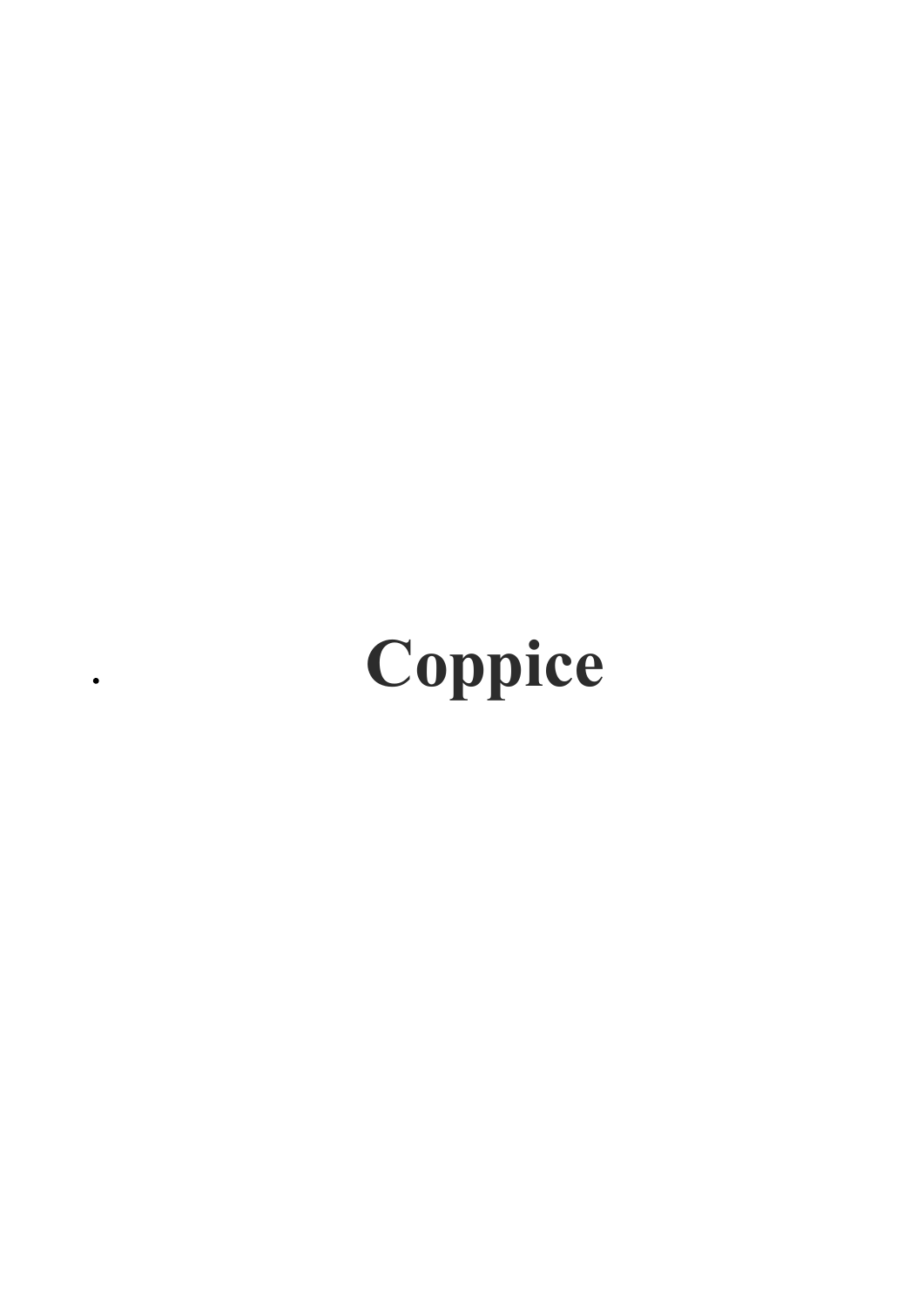#### **Coppice recently harvested, leaving standards**

**Coppiced hazel under standard oak**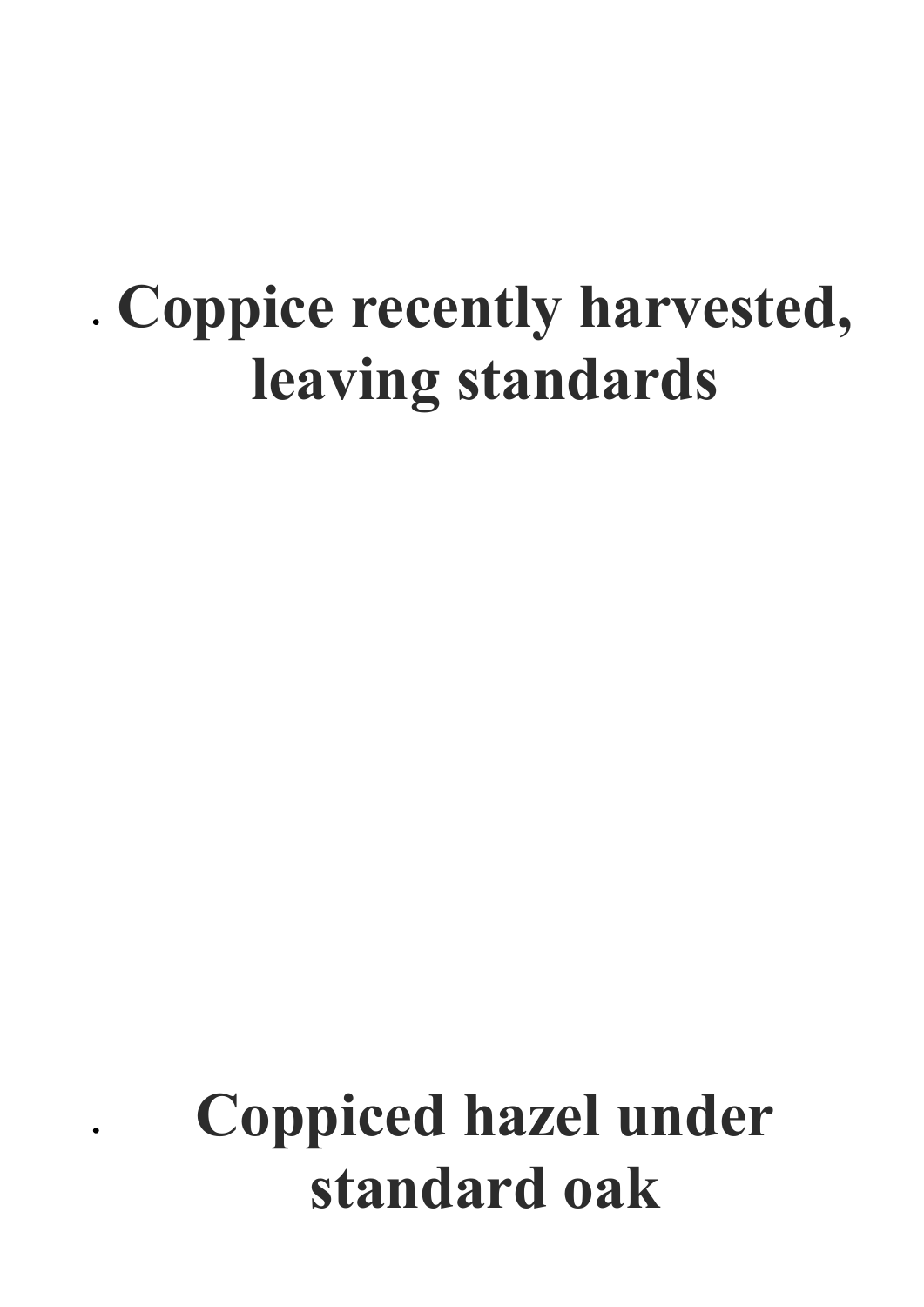### **Mulberry Pollards in Winter**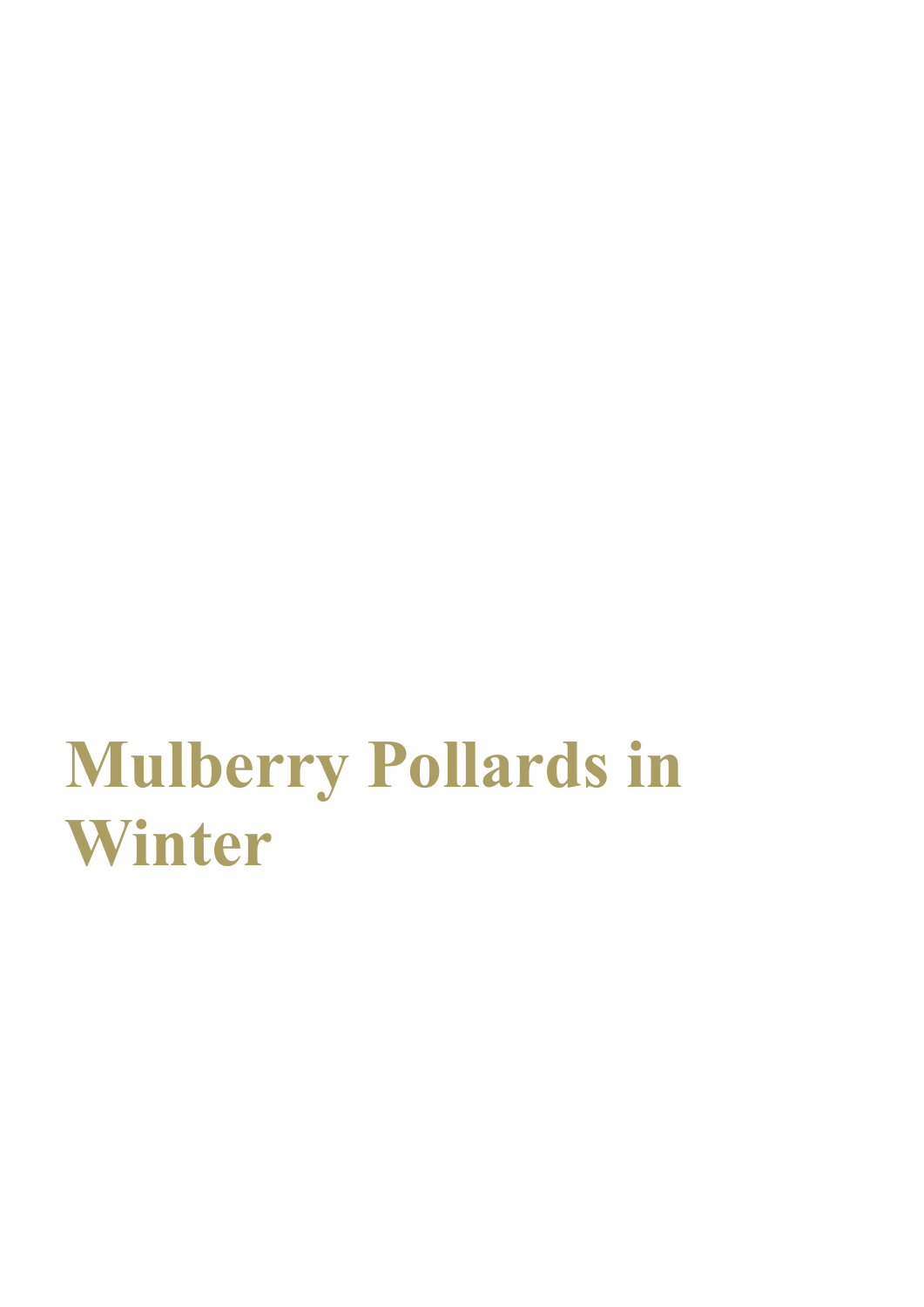# **Guilds and polycultures**

**Remember that designed guilds come from observing and imitating "natural" assemblages of creatures**

- **Any complete guild needs to involve:**
- **Nitrogen fixers (kudzu, clovers, vetches, black locust, Eleagnus spp.)**
- **Dynamic accumulators (burdock, comfrey, basswood)**
- **Insectory plants- pollen for pollinators, habitat for predators**
- **Fungi**
- **Animals**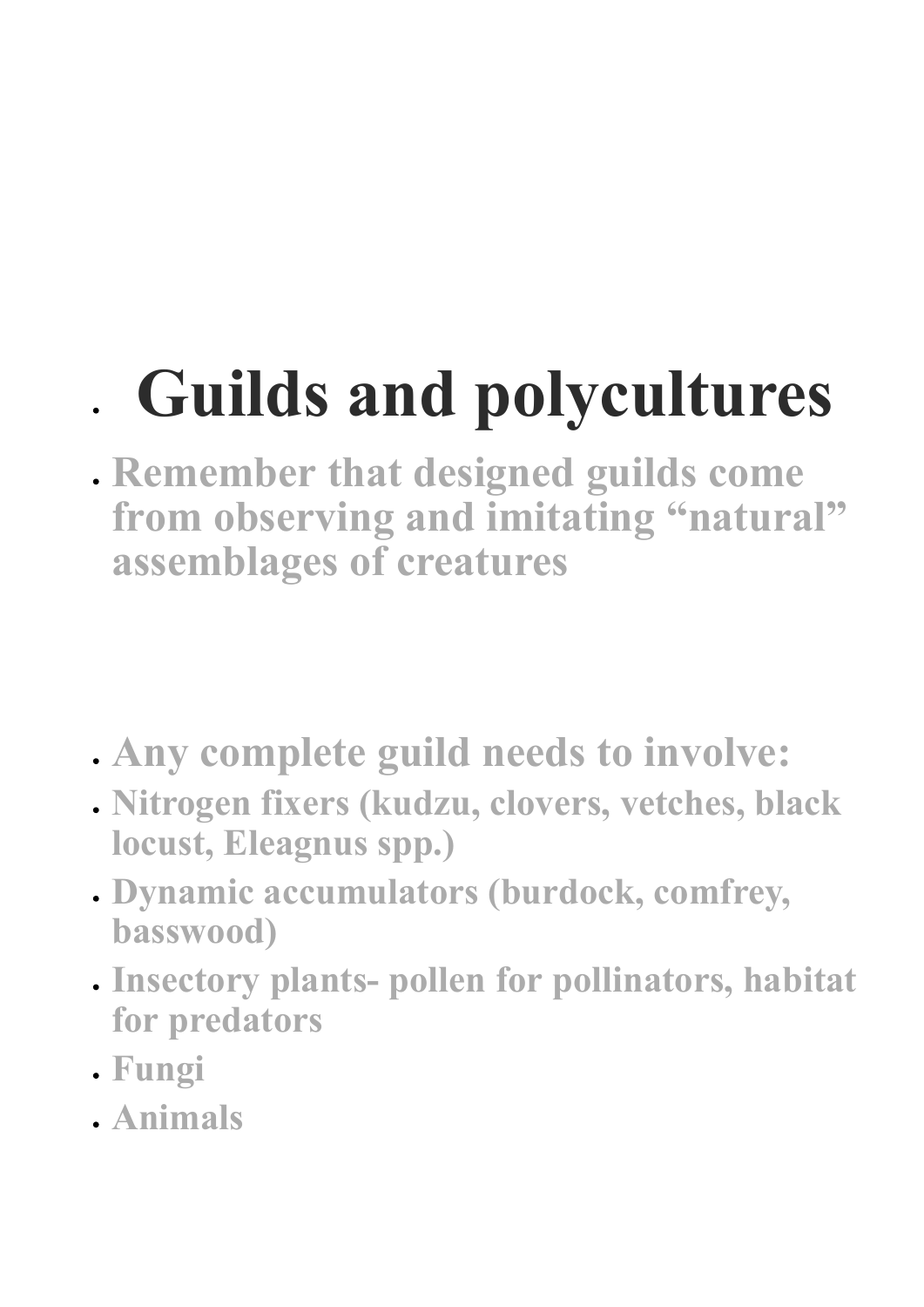### **Pollard living fence guilds**

1) Ex: Mulberry/black locust alternated at 8-10' spacing

- 2) Stinging nettles, red clover, mint species in understory, American Groundnut/schisandra/muscadine grape as possible vine layers
- 3) Maintain black locust pollard stubs smaller than mulberry for increased mulberry light access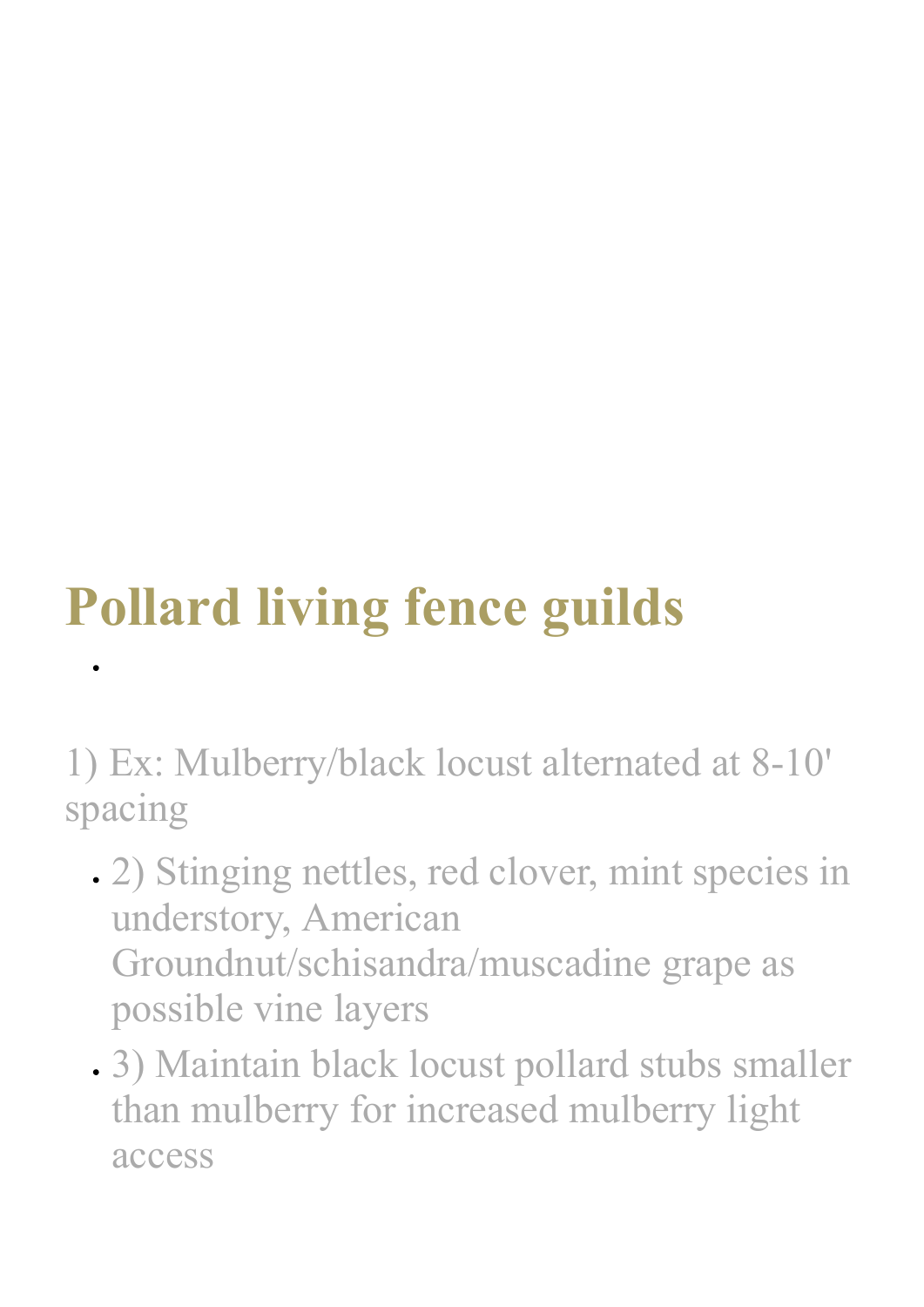- 4) Run metal or homegrown wooden fencing materials horizontally between living tree fence posts
- 5) In early/mid-June, scythe understory down and lay tarps for mulberry harvest

# **A Few Sources**

- **1) Edible Forest Gardens,, both volumes, Dave Jacke and Eric Toensmier**
- **2) Tending the Wild, by M. Kat Anderson**
- **3) Agroforestry News, Martin Crawford, UK**
- **4) The Woodland Way and other "Woodland" books by Ben Law**
- **5) 1491 by Charles C. Mann**